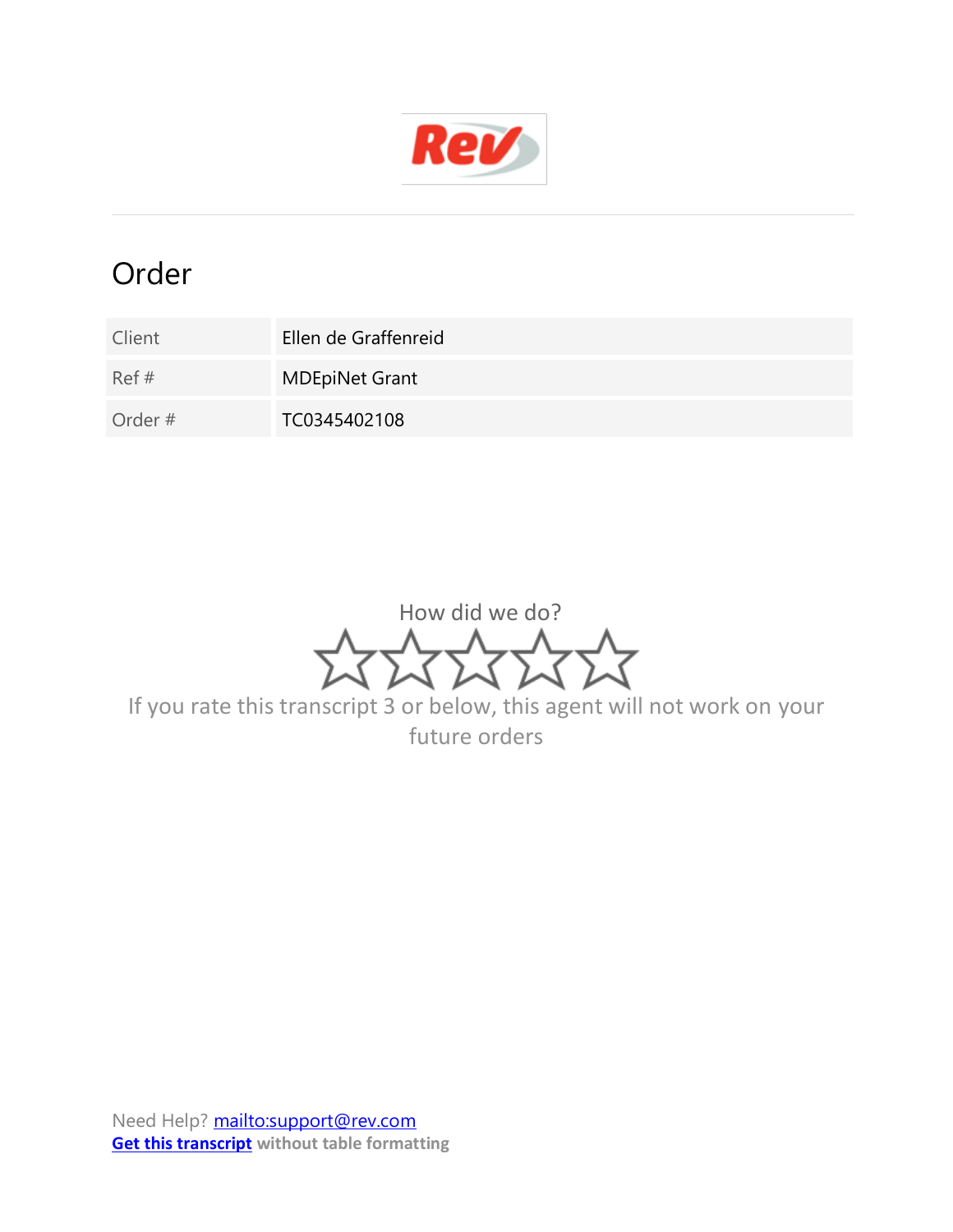Gregory Daniel: Today's presentation is made possible through a cooperative agreement between the Duke Margolis Center for Health Policy and the FDA. Statements made today do not necessarily reflect the official agency position for policy. Our working group members are likewise reflecting their own opinions and not necessarily the opinions of the organizations by which they're employed.

> Working Group Members, as you can see on the slide, we have a wonderful group of senior leaders in mHealth, across a range of perspectives. I want to say how excited we are to be working with this great group. As you can see, we have recruited a diverse set of opinion and thought leaders in this space and we look forward to working with these experts in mHealth and in real world evidence as they are primary drivers in helping us to craft recommendations for strategic next steps to improve mHealth as a tool for evidence generation and evaluation going forward.

Several of the Working Group Members will be presenting on material today. Starting with Greg Pappas from the FDA, Ravi Ramachandran from PatientsLikeMe, Mo Kushal from Stanford, Seth Clancy from Edwards Lifesciences and Megan Doerr from Sage Bionetworks. Just to go over briefly the agenda for today. There's a bit of an overview of our webinar, we'll primarily be focusing on addressing stakeholder engagement, needs and incentives. We'll also be proposing a way of putting mHealth data into types of buckets, to address some of the issues that differ between these different types. We will end by going over the Work Group's next steps and going over information about the public comments period that will follow this webinar.

So, with that, let's begin with the project scope and goal of the webinar. Given the level of excitement that we've seen around this particular topic, I think it's fair to say that we're at a pivotal inflection point in the availability and usability of mHealth apps and wearables. This technology enables patients to take control of their own health in healthcare.

We can see these technologies as an increasingly important source of real world data going forward. This is especially true in the context of medical devices, where efficient collection of long-term data is a critical component of the evaluation and survey-als. Because of this the National Evaluation System for health Technology, or NEST, is uniquely positioned to make use of this innovative source of real world data.

As mentioned by FDA commissioner Scott Gottlieb in his blog post about digital health last week, as well as to be involved in a development and dissemination of analytical tools needed to transform this data into actionable knowledge. You may have seen in the Washington Wall Street Journal article published just today, talking about cell phone based research, potentially making it easier to recruit, conduct and monitor large populations of patients for research studies.

Before diving further into this topic of the day, I want to stress the importance of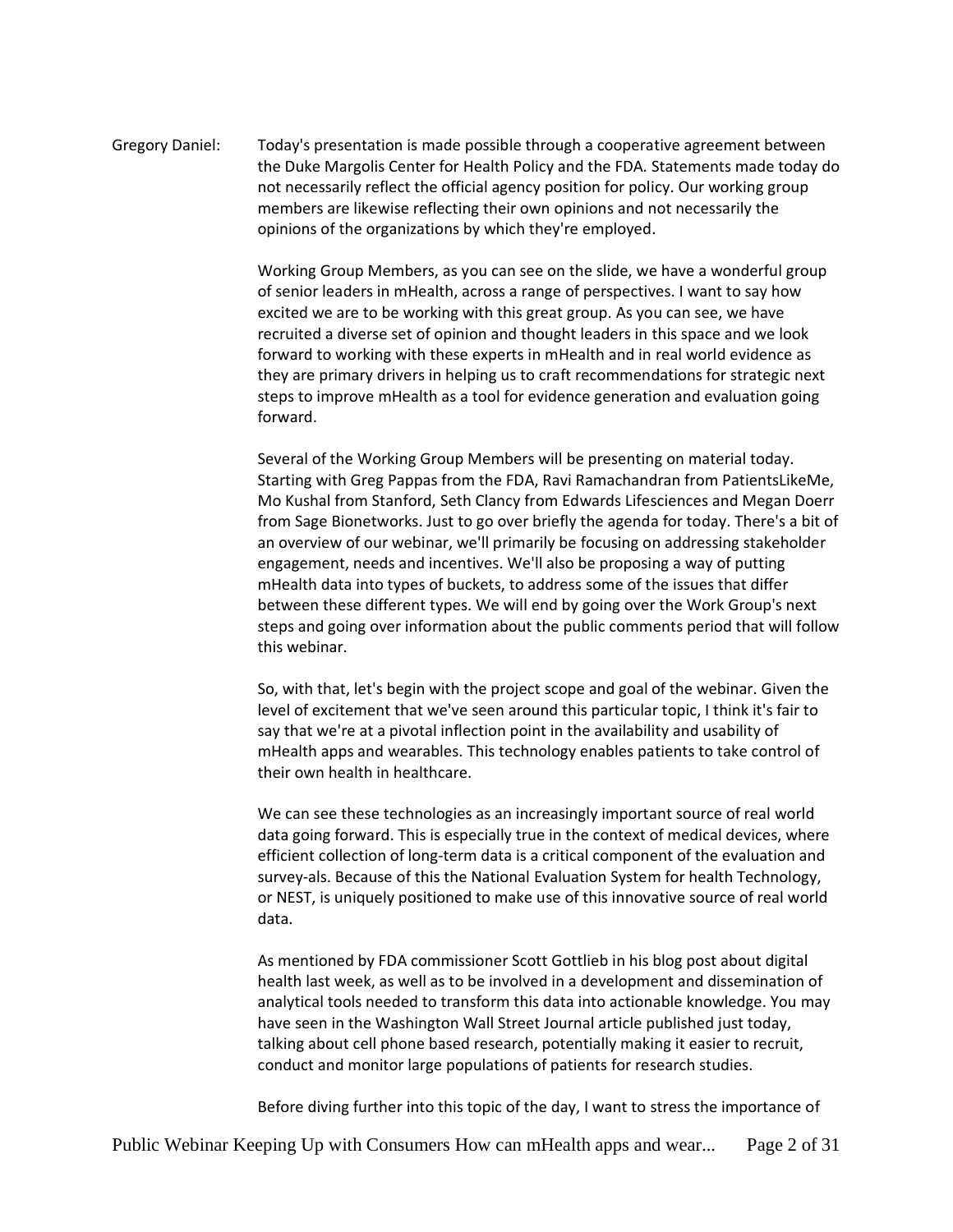mHealth as it relates to the broader learning healthcare system. In roughly the past 10 years we've all seen an explosive growth in both the cost and complexity of healthcare. This has shined a spotlight on the need for real world evidence developments that could inform and improve innovation, care and value. As such, there has been a world-wide movement to include the voice of patients in medical products that are researched, developed, marketed and used. However, many of the sources of real world data that exist today are less than optimal, or don't adequately represent patient priorities or their perspectives.

New innovative products being introduced in the market with the ability to treat or cure medical conditions, while at the same time consumer wellness and health technology, are proliferating and becoming more advanced. As these promising technologies and methods advance the vision of the learning healthcare system, we must also make sure that our policy and research institutions do as well. In this vein, mobile health or mHealth, is an excellent example of the challenges and opportunities represented by the next generation of evidence development platforms.

mHealth promises to further impower patients to participate in their own healthcare, while confronting us with a complex, big data, operating environment where regulations, standards and best practices are still being discussed. A key to harnessing these data to improve the lives of patients and making sure that the necessary infrastructure incentives are in place to encourage the generation of real world evidence from these data, that can inform better care for people.

Systems like NEST will be central to national efforts of linking data, people and policies toward real world evidence generation by leveraging strategic partnerships, critical data resources and expert opinions to establish a more accessible and reliable infrastructure to conduct analysis, including mHealth. It is with this backdrop of these developments that we have approached the topic here today.

In terms of our projects scope, the project that we're talking about today will hopefully be a valuable step toward understanding the opportunities and challenges in collecting data from patients about their experiences and symptoms, as well as objective data about patients abilities and their capacity to conduct activities of daily life. Historically medical studies have incorporated patient reported outcome measures and performance outcome measures as part of clinical outcome assessments.

In recent years FDA and other players in the medical ecosystem have started putting more emphasis on understanding what outcomes are of most importance to patients, as well as understanding what is meaningful change to patients. For example, you may have a sleeping aid that statistically proven to allow generally healthy people to sleep an extra three minutes a night and while that might be a useful, most people three minutes would not be a meaningful change. Because of the explosion of mHealth technology, there's an opportunity to use this data to start to take novel measurements in quality of life and people's ability to conduct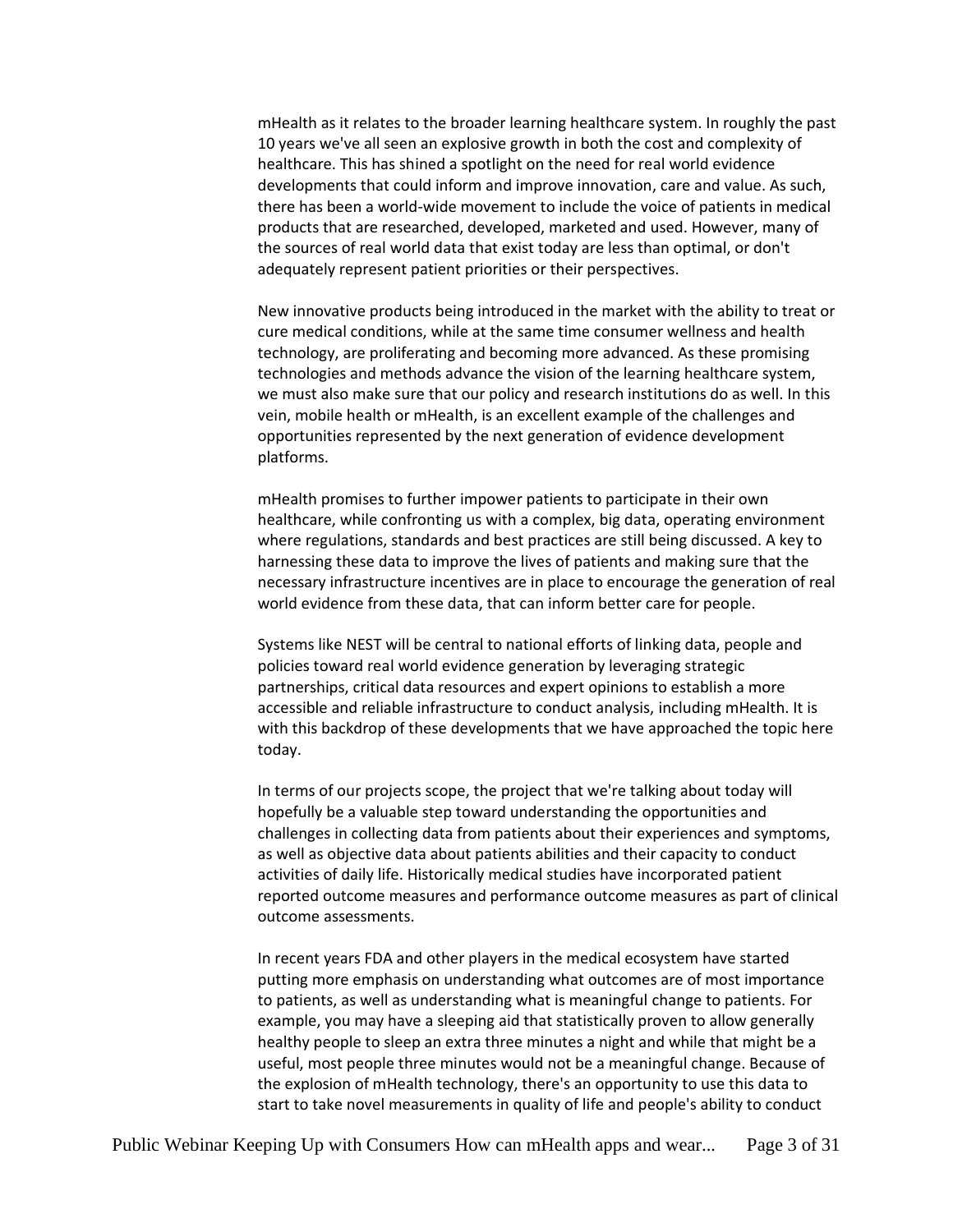the activities of daily living.

There are also opportunities to understand what is happening with people in between their interactions with healthcare providers. Most often patients spend most of their life outside of the healthcare system and having ability to better collect these data during their normal daily lives would be very helpful. It's easy to see how this data could be used by people and their doctors to manage their health. There are a lot of technology companies entering the space to do so.

This project is focused on, if and how, the data generated by these technologies, designed for personal and clinical use, can also be used for real world evidence generation. As part of that we'll need to address questions surrounding the accuracy and reliability of the data based on particular uses. Best practices to keep people engaged in sustained longitudinal data collection, as well as efficient linking to other types of data needed for evidence development.

Just want to mention that outside of the scope of what we're talking about is evaluated mHealth technology as medical devices themselves. Some types of mHealth technology that produce data could be useful from medical product evaluations may be medical devices themselves, such as glucometers. Other mHealth technologies that resides outside of the scope of FDA's definition of a regulated medical device may also be useful, such as pedometers, FitBit's, et cetera.

Our work will include recommendations around both types of technologies. With that said, we have heard from multiple sources that companies are concerned that if their devices are used in medical research this may cause their device to be regulated. There's a very nice decision tree style tool, provided by the FTC, that can be used to understand what FDA, FTC or OCR laws may apply to your device.

That said, I am now going to hand things over to Christina Silcox, a research associate here at the Duke Margolis Center, for a quick synopsis of some of the work of organizations like ONC and Accenture, and what they've been doing on the future of mHealth and patient generated health data, and how that fits into our vision of using mHealth data for evidence generation. So with that, I'll turn things over to Christina.

Christina Silco: So ONC and Accenture, recently released a draft framework on what they thought the patient generated health data will look like in 2024. So we decided to start with their example of "Christie", who's a typical 38 year old woman, she has a history of high blood pressure. In between her annual exam she used mHealth technology to track multiple aspects of her health. This allowed software that she's given permission to, to make recommendations to both her and her care team about healthy changes she could make, or how to deal with sudden changes that may affect her health.

> But, how does this software know what recommendations to make? This is where the learning healthcare system comes in. While the weight, steps and blood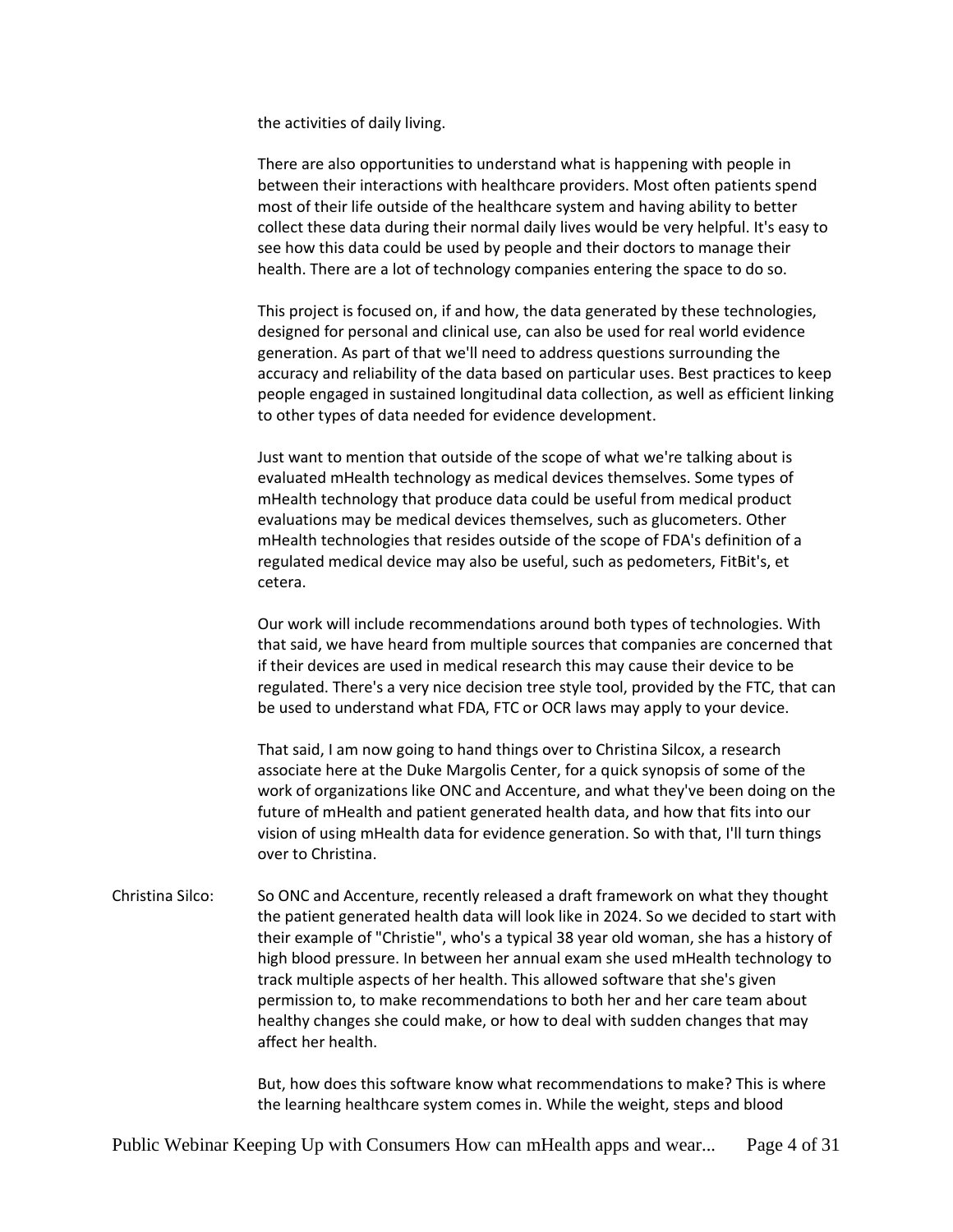pressure tracker collect important individual data about Christie, it can also be collected for evidence generation that allows individualized, shared decision making. The same type of evidence generation can be used to continuously evaluate the benefits and risks in medical products and treatments.

So in 2024, this data collection is second nature to Christie. In fact, there's a good possibility that these trackers are embedded in her clothing, home and phone, and so she collects this data with essentially no changes in her normal routine. Despite this invisible data collection, Christie has control of who she shares this data with, and what data about her can be [inaudible 10:27]. She can both authorize and revoke access any time and these types of centralized apps make recruitment and informed consent a much more efficient process.

Because there is this expectation that mHealth will be able to link to these sort of centralized apps and used to provide actual information for the users, mHealth developers must provide information about the accuracy and reliability of data coming from their devices for their target applications. Standards have been set through consumer technology associations, as well as devices that are medical devices, have submitted data to FDA for clearance and approvals. This facilitates this sort of recommendation making.

It is common and expected to use standardized API's to push and pull data, along with specific information about the hardware and software versions, to and from these centralized data bases, based on the user permissions. This is because the market remains fragmented due to continued innovation. Raw data from accelerators, gyroscopes, et cetera, are also sent so that data analysis software can use common algorithms when they're combining data from different devices.

So now I'm going to move ... I'm going to pass the presentation along to Greg Pappas, who will talk about how this kind of information is going to be used to leverage real world evidence. Greg?

Greg Pappas: Hi. Hi everyone. Thanks Greg and to Christina for framing this in a nice way. This is, kind of, an increasing level of refinement. I just want to put a little bit finer point on the distinction between mHealth as a mobile medical device, something that's regulated by the FDA, that is involved with the diagnosis, treatment, prognosis of the other things that we consider to be medical devices. There are, of course, software currently, and some of them that are deployed in apps that are already medical devices.

> Let's leave those aside, an important category, but what we're really focusing on here is how mobile apps could be used as part of evidence that can be used to evaluate medical devices. Of course, medical devices of all types. The focus here, obviously, is on NEST, the National Evaluation System for health Technology. This is an emerging system for evidence generation of medical devices. We are building on the reality that increasingly digital information is available coming out of real world, what we call real world evidence, coming out of routine clinical care that we have been using and will increasingly use in the future to evaluate devices.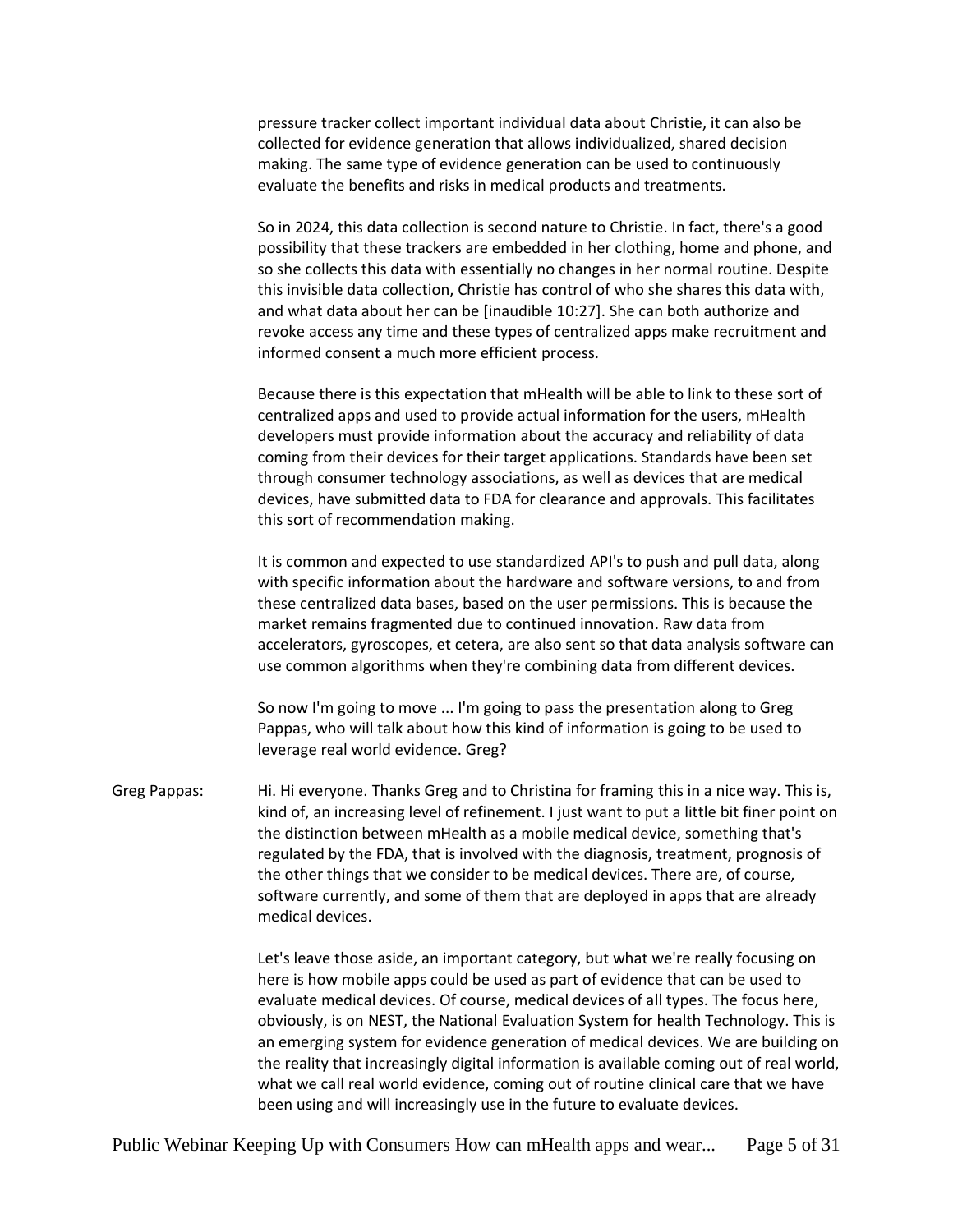So NEST is not a device, it's not an mHealth environment, it's an evidence generation system at large. Currently we've been using registries, EHR's, claims data in novel ways to produce evidence that, I think we can say now safely, it's better, faster and cheaper. That's, kind of, my mantra for NEST. We're not doing evidence generation in NEST because it's cool, it is cool, but it's because we believe that we can do what we need to do, that is evaluate medical devices regarding their safety and their efficacy in ways that are more efficient.

In the same way other users ... The same data ... If we're using the same data other stakeholders can more efficiently meet other needs. Help health insurance companies, the payers, hospital systems, all have needs for the same data around the evaluation of devices. Now, with that said, with the focus on device evaluation and evidence, the issue is being raised in this stream of work with an action plan about how mHealth can help or enhance medical device evaluation to help build the NEST, as we understand it.

Currently we're using some mHealth applications to link and augment other data systems to evaluate the devices. We're going to get into some of those prototype examples, those proof and concept examples. I think all of us working device evaluation understand, that standing alone, that none of these data systems really can do too much. It's really when they are linked with one another that the real power of the data really shows through.

So, with that, I think I've pretty much run out of my time and I'll turn it back to Christina to move us forward.

Heather Colvin: Thank you very much Greg. This is Heather Colvin. I'm the project director at Duke Margolis. So, when we initiated this project with that scope of work, the key thing that we were really interested in is, okay, well we have this ideal vision of what we want it to look like in 2024. How do we get there from where we are now? So, we asked some pretty simple questions. You know, what are the different types of mHealth data that are out there currently, or that we envision to be out there? Are there things that mHealth developers are already doing, or could be doing, that would be reasonable in the short term that we could start using the data that's produced by these devices and technologies earlier on?

> Some of the questions that we come up with are, what are the challenges that are impeding any progress in this area? One of the key factors that we keep coming back to is, what are the key things that make people initiate the use of the technology, and sustain use of that technology, over extended periods of time that would enable us to have a longitudinal look at their activities of daily living that might be incorporated into this broader evidence generation approach? Then we are looking at, so, how do we then marry these two things with what's actually happening in mHealth technologies out there? How we encourage people to use this technology, with how these then stick with the larger research communities needs?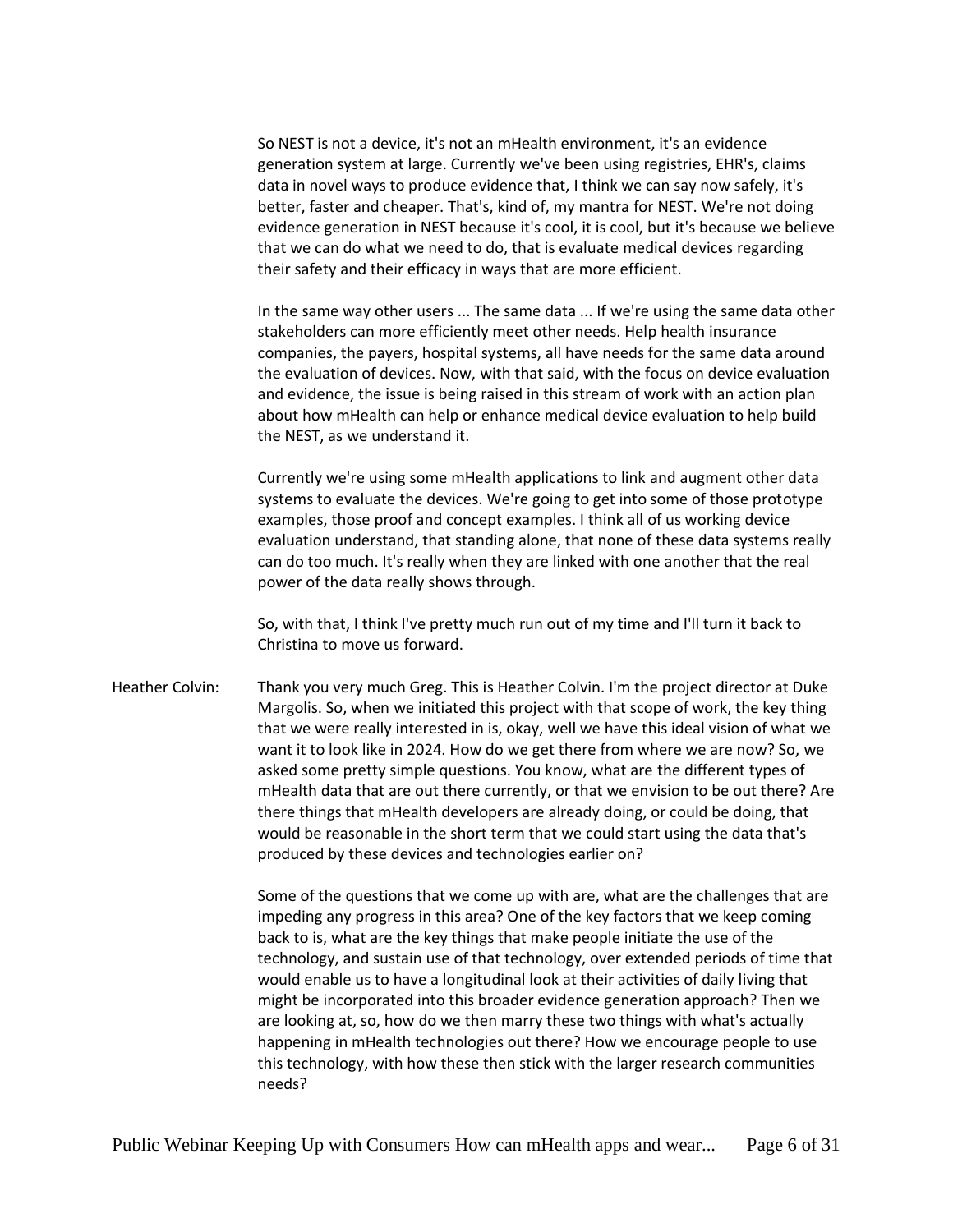So, these are the types of questions that we've been asking amongst the working group over the course of the last couple of months. So, we've broken down what we think the action plan will need to address. We're going to be talking about a variety of these pieces on the call today. A lot of this is, how do we use this to contribute to real world evidence generation? What are the types of primary issues we face in user engagement that also look at researchers needs and the needs of different sponsors of research? Then also, what are the incentives for these companies to, maybe, adopt different approaches that would allow the data that they're generating in their devices to be appropriate for this type of activity?

We also intend to, over the next month or so, also include a broader set of activities that are, kind of, outside the scope of this project, but we think our pertinent that really address some of the larger challenges to digital health more broadly. Some of these are, how do we appropriately address issues of informed consent? It's one thing for a consumer to pick up a product and start using it, but how do we make sure that they are aware, or agree to their data being used for research purposes or broader evidence generating activities?

What are some of the key issues that we face in then linking the data from those devices in technologies to the types of registries that Greg Pappas was speaking about? Then one of the things that we hear a lot is, kind of, the diversity of the technology out there. What are the issues that we face when we're looking at a diverse, fragmented marketplace that is driven by innovation, and constant competition and change? Those are good things, but how do we address that in terms of how we make the data appropriate for research.

Then the broader issue of, what do we mean by "fit-for-purpose"? It's really, kind of, a case of it depends on what the data is and what it's being used for, but we wanted to have some broad based discussion about what we meant by "fit-forpurpose". However, we're not going to be able to go over all of the work we've done so far in this webinar, so we're going to focus on these key topics; the recommendations for user and research engagement, identifying the different types of data types.

So on the agenda today, we're going to have a series of Working Group Members presenting. They're spread all over the country, so we are dealing, we're using technology to bring us all together. So you might feel a couple of glitches as we pass the buck from one presenter to the other, but I think that each of these Working Group Members represents a particular stakeholder group and perspective.

So right now we're going to go into the issues around addressing the needs to build engagement more broadly. We are going to have an opportunity at the end of this section, we're going to have three presentations. Then time set aside for you, the participant, to give us some feedback, either in writing in the question section or we might ask you to speak up on the webinar.

So, thinking about what we think of as the three legs of the issues that we need to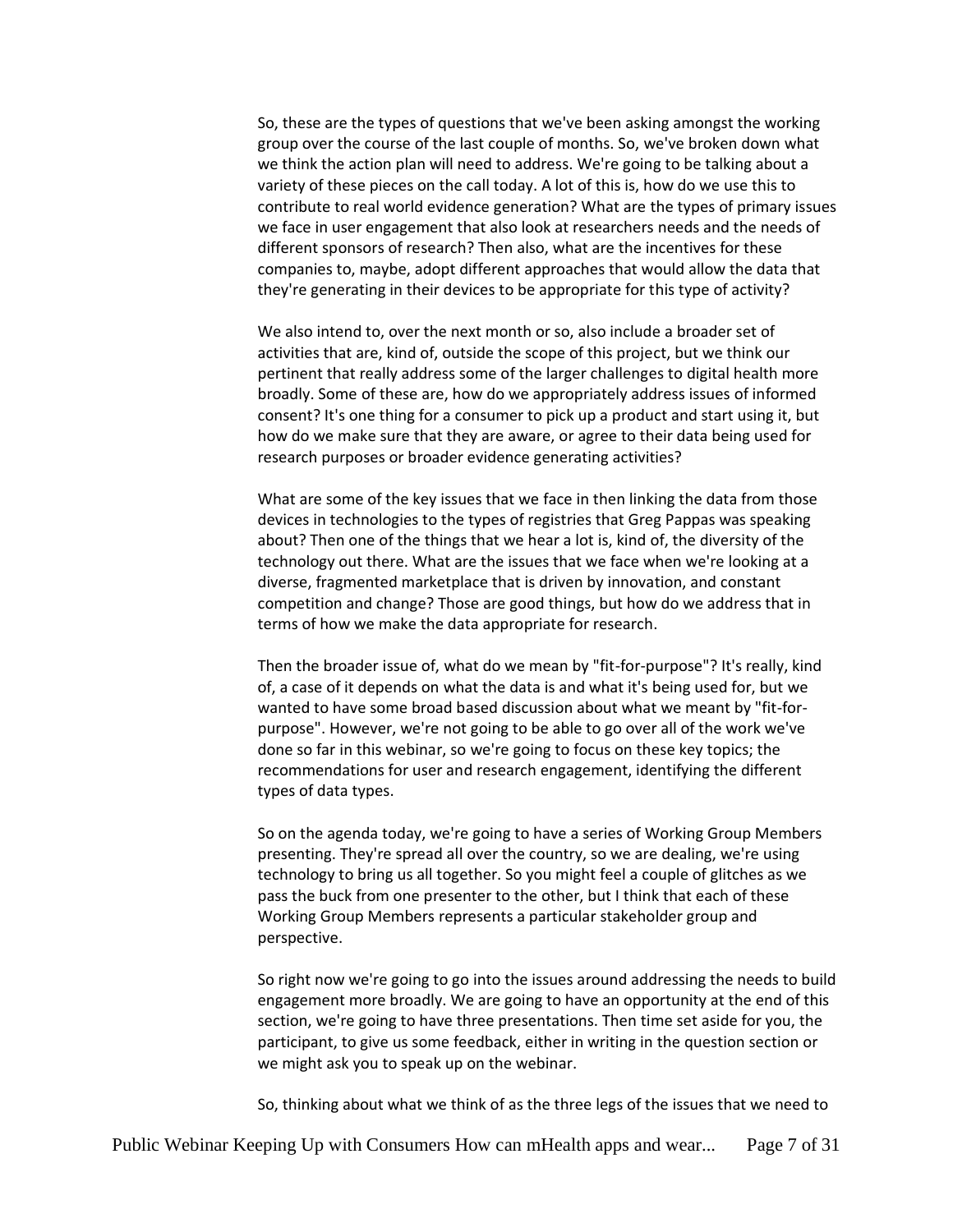address to make this a viable pathway forward, are the issues of user engagement and health company incentive, and researcher and sponsor needs. To address some of the first issue of user engagement, we have Ravi speaking. Ravi, are you on the phone?

R Ramachandran: Yes I am.

Heather Colvin: Please go ahead.

Christina Silco: Ravi, just so you know, we've had some technical issues and we're going to need you to say, "Next slide", and we'll just move the slides for you.

R Ramachandran: Okay, thank you. Thanks Heather and thank you to the Duke Margolis Center for Health Policy and the FDA for putting this panel together. I'm delighted to be on this panel working with some of my colleagues in pushing this, what I think is a very important area of mHealth, forward. As Heather just mentioned, we are trying to address what is essentially a three legged stool.

> One of the issue that I'm using user engagement, in the mHealth space, that would not only enable people to start using the technology, but also to keep them sustained in the use of this technology. So, within the scope of that, then we come to a couple of key issues. What are the characteristics of mHealth app and wearables that actually encourage the sustained usage through time? We do not want to draw up something that has very limited shelf life. We want something that people will incorporate as part of their daily lives so that we can actually now draw up the data sets that are necessary to provide actionable insights, so that people can make decisions about their health and wellness.

> So, then that raises the second question, which is, how do we ease this transition from being the user of mHealth into being a research participant so that people are now actually engaged and they're only generating the data. Perhaps also, helping analyze the data in telling us, you know, "Here are the things that I'm really, really interested in, in my own health and wellness journey. What are the tools that, I think, I would need to help me get to what my health goals are in life."

> Part of this process therefore, if it moves all of us in the area of mHealth, to make this technology, whether it's apps or wearables, become integrated into every person's life in a sustainable fashion. So, for that ... What this entails is actually listed on this slide. So, how do we cultivate approaches to sustainable usage? Make it easy to use. If I'm going through life, the last thing I want to do is stop and engage with something. If it can be part of accurate user data and living, then that's good. It's easy to use, there's no factions.

> Then the second then is, how can we get more information from the use of this app or wearables, so that it imparts people to be in charge of their own wellness? How do we integrate this data then, with clinical management and clinical information tools, such that clinicians will also use this in their shared decision making? So earlier we heard about this learning health system, and what we would like to do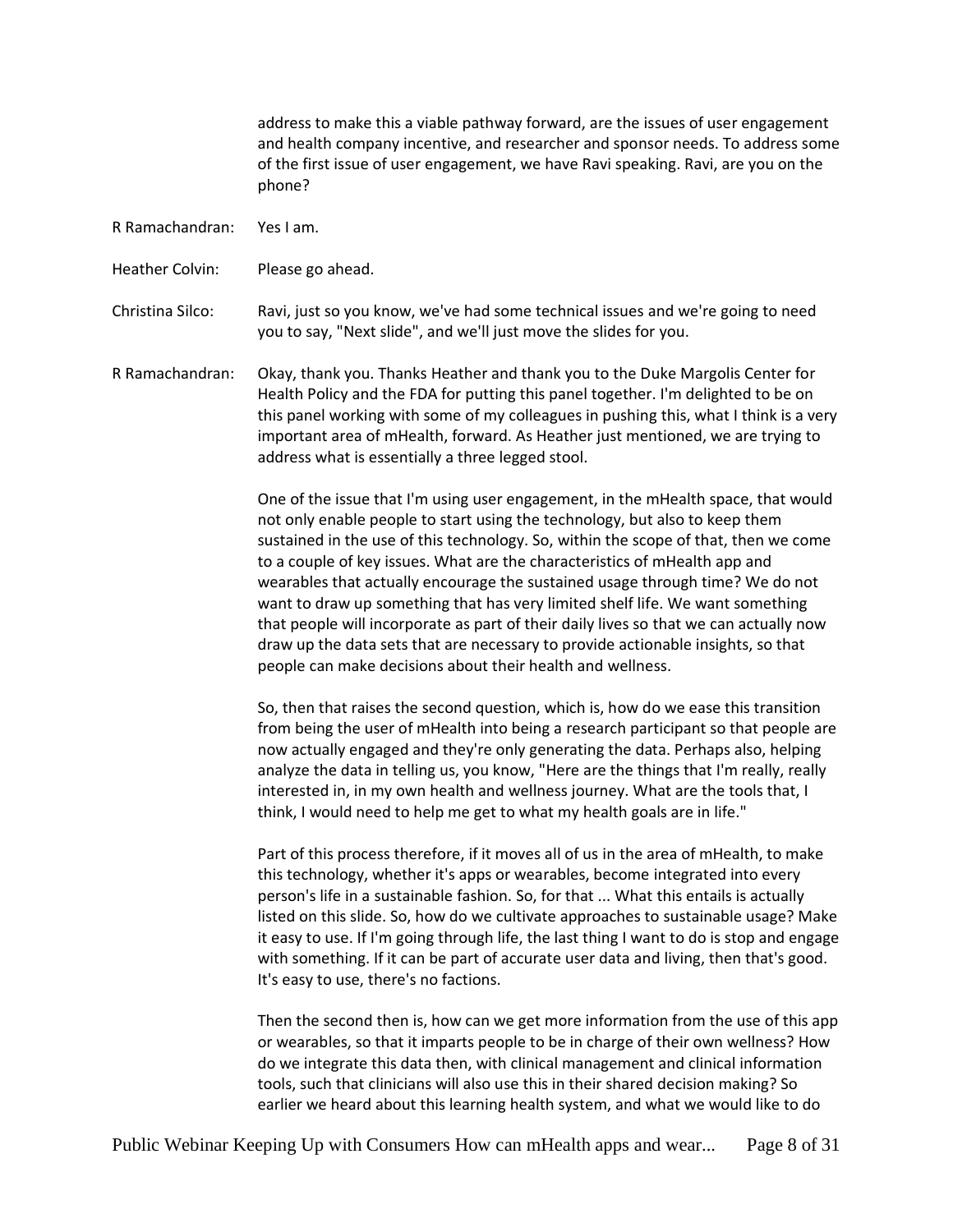ultimately from going from 2017 to 2024, is how do we make these mHealth tools part of the shared decision making so that people, we the consumers of health or mHealth, are now part of this process and not just consumers?

So, if you want to do that then what we have to, as a group, what we think we need to do is make the design of any of these apps or wearables, person-centered. So start with the end user in mind, then let these tools so that it encourages the sustained usage and it's a [inaudible 25:10]. Then once we solve that, then the other, sort of, issue that comes up is, how do we address key issues of security and privacy?

Other industries like, banks have already done this. You know, so none of us think twice about going to an ATM or using an app on your smartphone to conduct banking transactions. Yet we're not there with regards to our own health, which I would argue in some ways is more critical to our happiness and wellbeing, than making sure that my \$50 check is actually credited to my account. So, what to do? We need to have people sufficiently comfortable and are ensured the security and privacy of the data sets.

The last bit is if you want to encourage the sustained user engagement, then we have to draw up a value system. Not only a value system that is personal and meaningful to each person, which is important, where also a value system that encourages altruism, for example. How do we use this data to conjugate for the greater good? We'll get to some of these features later in the next couple of slides.

So, when we, as a group, started thinking about this, we realized, "Okay, there are some features of mHealth apps and wearables that already make them successful." We'll go through some of the examples in the next couple of slides. The next question that came up was, if we think through this process of evidence generation from features that are meant to increase and sustain user engagement and develop value for the users? Are we, in some ways, creating a bias in the system? How do we address that as well?

Then as a group we also want to figure out, what are the recommendations by which we can bridge the transition of user to be active research participant? These are some of the key issues, that this action plan that we want to develop as a group, will need to address.

Can I have the next slide please? So, working for patientslikeme where around the digital health strategy, real world user engagement is something that I live with on a daily basis. Here's a quote from one of our members on the patientslikeme website, which is Cris who lives with ALS, "Without my voice, things would remain in status quo." That's a powerful statement from a member who has ALS, saying, "I want to be part of the system. I want to be part of the solution because without me the system is going to remain the status quo."

We want to have more of the Cris' involved in our journey from 2017 to 2024. The real question is, how do we engage and impart people like Cris to be part of the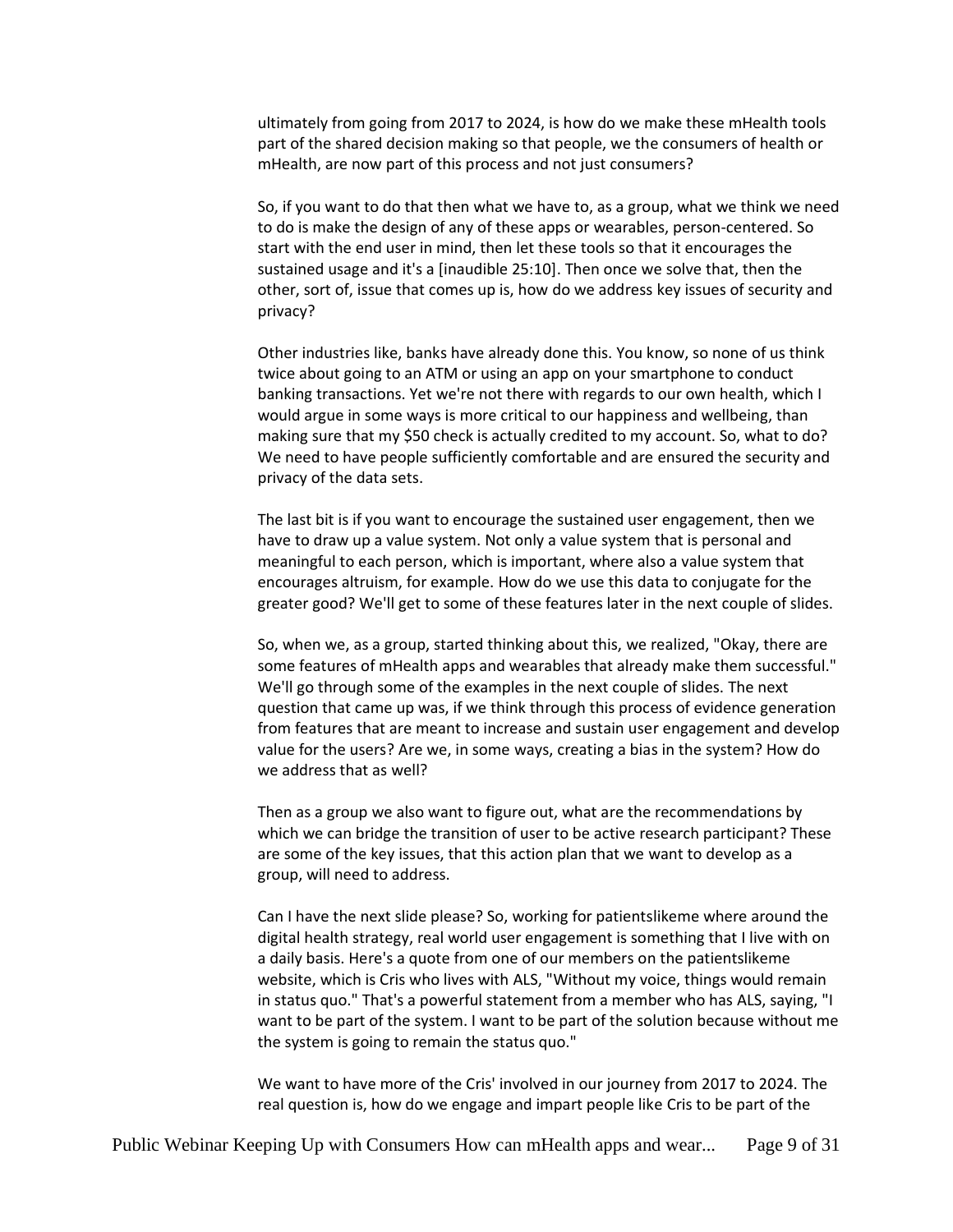solution? There are a couple of other quotes from this paper that Megan Doerr was the lead author on in JMIR, and Megan will talk later about the types of data systems that we hope to capture. In this study a couple of the participants said, "I very much feel like participating because I feel I am helping reach an overall outcome." Again, this person wants to be part of the solution and enable us to push forth, but at the same time, we also have to recognize there are people like, the person in the last quote who says, "I lost interest and/or motivation and stopped recording the data for a while."

So the real question for all of us to think about as we go in the journey from 2017, where we are now, to 2024, is how do we engage more of the Cris' and how do we create an ecosystem that people don't feel like they've lost interest or motivation, but want to be part of the solution again? That is the challenge facing all of us as we think about mHealth and the technologies and how they're useful in going about their daily lives.

If I could have the next slide? Please. So, we're not just going to tell you, "Here are some of the problems.", and "Here's what we'd like to do." What we're actually ... In this slide, which I borrowed from John Reites from Thread Research, who's also part of this Working Group panel, is some of the ways in which we could engage user participation and impartment in this journey forward.

What you see on this graph is an engagement predictor tool that is research developed, where you have two axes. On the one axes is motivation. From very low motivation to very high motivation. The x-axes is friction, going from high friction to low friction. Low friction to high friction. You have on the bottom right is a person that's very low motivation and very high friction, or user engagement. Which results in quotes like we saw in the previous slide, saying, "I stopped recording the data because I did not feel motivated enough."

However, if you now move all the way across the graph to high motivation and very low friction, you have a person that is a very happy, green smiley face. Which means this person is now wanting to be part of the ecosystem and wanting to be part of the solution, a person like Cris, who says, "I want my voice to be heard. I want to be a part of research in moving this journey forward."

So, then what is the motivation factors that encourage people to participate in such research? It could be the clinical benefit that they derive from seeing and acquiring their own data. It could be this altruism concept that we talked about, being a big part of the greater good for society. Could it be that we could make these apps and wearables fun and engaging and enjoyable so people actually feel it as less of a burden and more of a fun activity? Whether it's for entertainment, or maybe even education. If people learn from things while performing a daily task or activity, will that keep them more engaged?

Perhaps the key factor in keeping people motivated and engaged is making sure we collect all of these data passively, and add value to their daily living so that they not only perceive a value, but can actually realize a value for participating. The more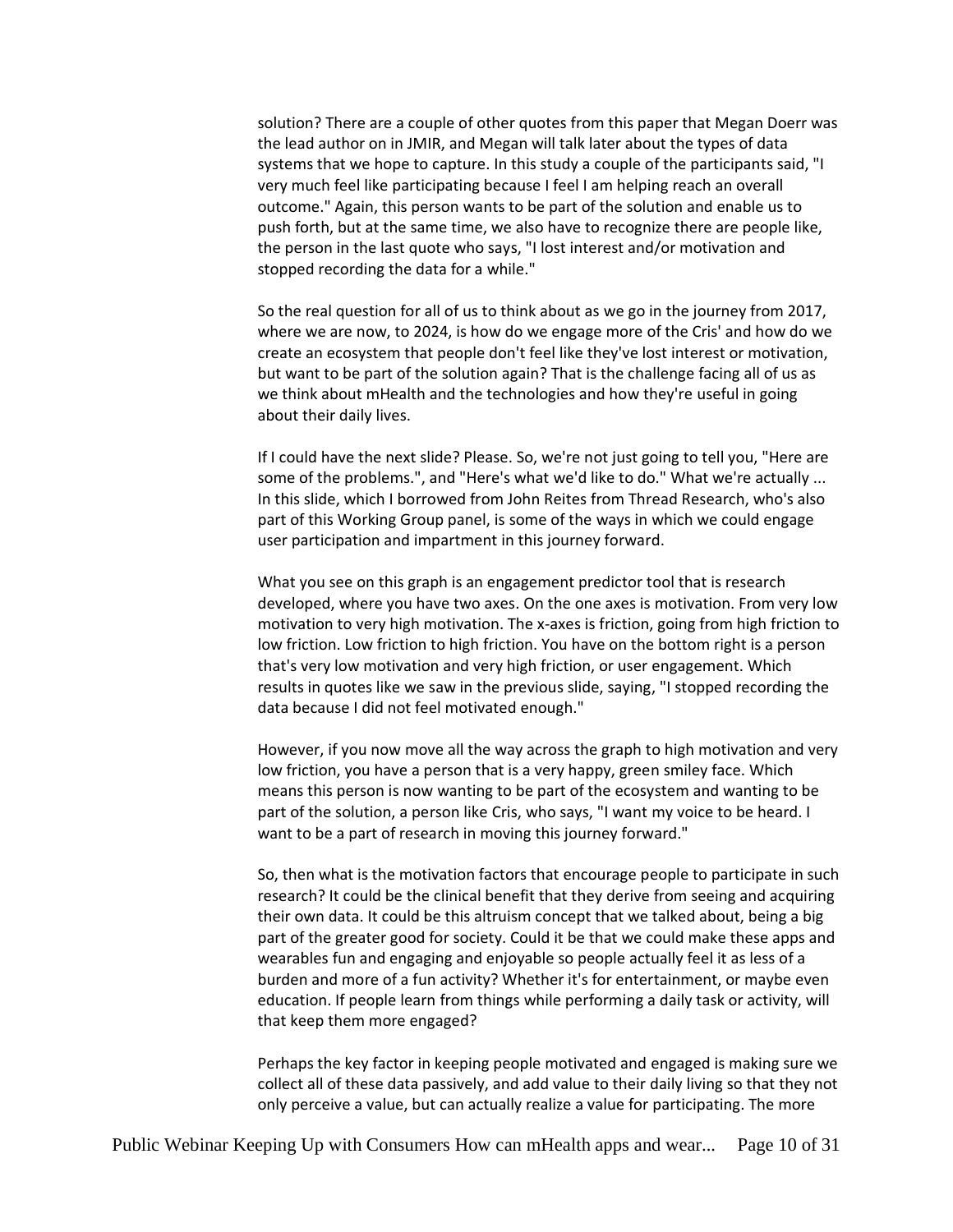we make these data collection methods active, by which ... What I mean by that is, you know, having people push two or three buttons and tap on multiple screens and have them engage with these things for more than 30 minutes a day, for example.

Then that leads to high friction and a high burden on a person who's already engaged with work/life balance. So the more we can make these tools highly motivating, with a low friction, the more value we'll realize in moving the field from where we are to where we would like to be.

Can I have the next slide please? So then, along this journey, where are we now? So where we are now is people are using a number of tools and devices and apps to collect data. I do that certainly. I have a number of tools that I use to manage my own health and wellness. Are the clinicians who you all want to be part of the shared decision making in the learning health system actually using this data?

So here's a survey from Rajiv Leventhal at the Medical Group Management Association, which was released in June, earlier this year. Where they surveyed over 1,100 clinicians and often when patients come to you with their patient generated health data, be it from a wearable or an app, are you using that in the shared clinical decision making? Only 6% are doing that. 6% out of 1,100 clinicians are currently using person generated health data in clinical decision making. Of that 6%, the majority of the clinicians use this information to set activity goals. Things like, "While you walked 10,000 steps since I last saw you, let me now raise that to 15,000 steps until the time you come back to the next clinic visit."

Even fewer of those 6% are getting data directly from the device that the patient is using. Which means that 81% of the clinicians are not using any data that the patients are generating for clinical decision making. In contrast, if I could have the next slide please? 70% of U.S. adults, in a survey done by Klick Health, also 1,000 U.S. adults, 70% said the technology would personally help them manage and engage in their health better. This is ... It doesn't matter whether you're male or female, whether you're under 20 or over 55, people view technology as a very important tool and resource in helping them stay healthy, better manage their conditions, locate care for their loved ones, help them to prevent sickness or disease and interestingly on an average 14% want to have the physician use this data to provide an early diagnosis. 41% of these, of 1,000 U.S. adults, are using mHealth technology now personally to manage their health.

In the earlier slide we saw 6% of the clinicians using this data, with 40% of the U.S. adults now are already using their devices, or their apps, to manage their health, which means we have a gap. So, could I have the next slide please? This is what we're calling the patient generated, or person generated health data gap. 70% of the people want to use their mHealth data to manage their health, only 6% of the clinicians are using the mHealth data in shared clinical decision making. So there's that gap, so part of our journey in this process moving forward is, how do we solve this, bridge this gap?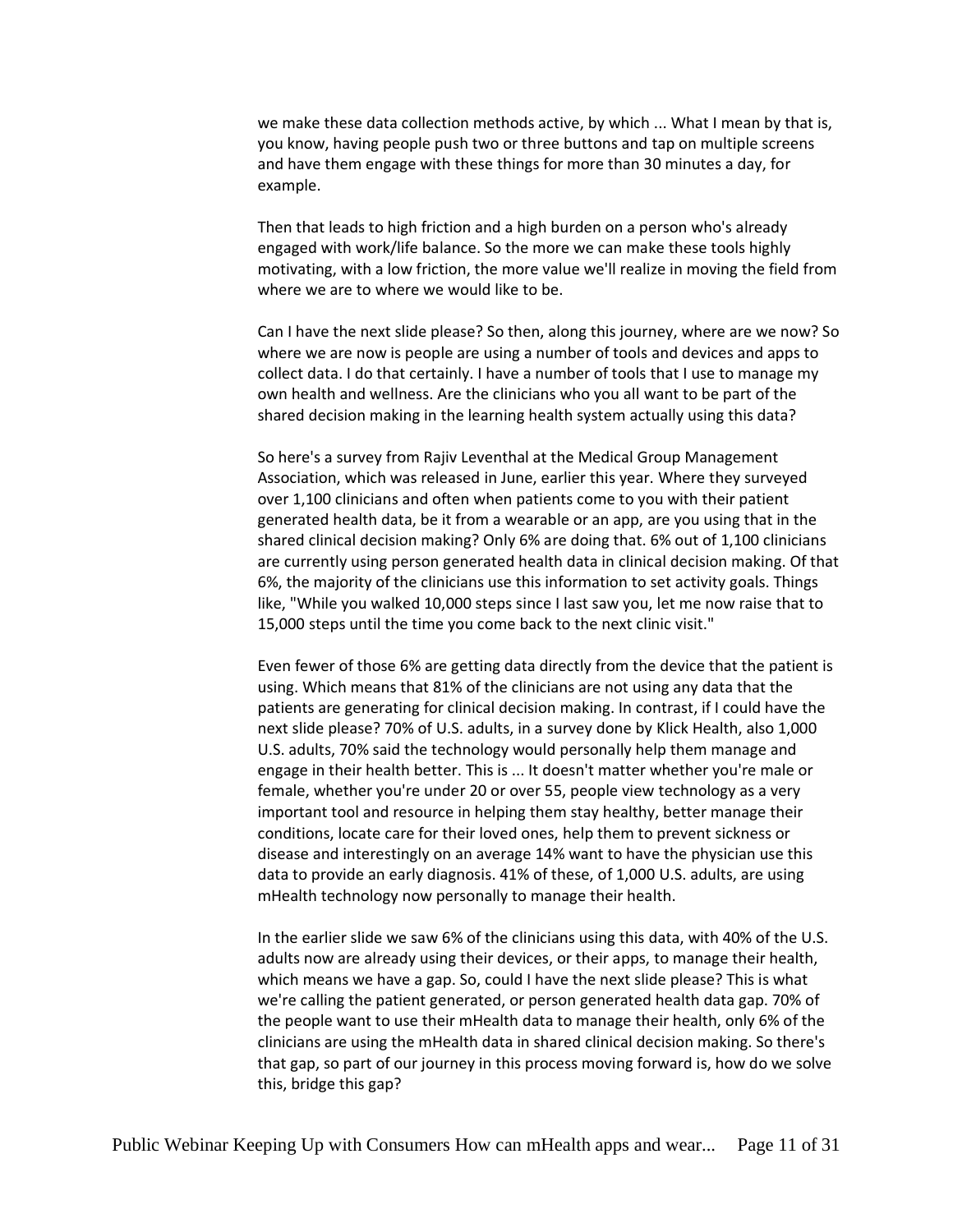Which means we have to do a number of things, and three of them are highlighted here. Solve to the right user needs. Are we solving for the right problem? Are we providing tools and data, and insight and knowledge that are helping the end user, the patients, us. All of us, we're all going to be consumers of health. Are we solving for the right user needs? Second, how do we incentivize mHealth companies who are developing these tools, and who are the second leg of this three-legged stool, how do we incentivize them to develop the right tools to solve the problems for the patients? How do we address the sponsor of perceived clinician barriers that are preventing them from adopting these person generated health data, or mHealth data?

That's the crux of the problem and what we'll see moving forward in this webinar is how is the Working Group thinking around what kinds of data do we need, how do we incentivize the companies and how do we address some of these barriers to adopting person generated health data? With that, I'll hand over the slides to the mHealth company section. Thank you.

Christina Silco: Thank you Ravi. The next person up is going to be Mo Kushal. Mo are you on the line?

Mohit Kushal: I am, good morning. Hopefully everyone can hear me, so a pleasure to be part of the Working Group and thank you everyone for taking the time. So, slide 22 please. The next couple of slides we're going to go into more specifically some of the mHealth company incentives. Importantly what we're trying to think to what incentives are necessary for the companies to actually design their products to have the capability to collect and share the relevant data. Issues that we're thinking to are, do they already this ability, but is the kept silent? Which we're seeing again and again within health technology companies.

> Then as they iterate on these products, how do we just make sure this top [inaudible 38:57]? Going specifically into the type of data, we're really interested in the whole breadth of data sources, whether its mobile apps, wearables, sensors, et cetera, that record primary data directly from the patients. Importantly for this to be useful for researchers the data, we feel, must be very well characterized in terms of accuracy and reliability. We're really wanting to understand, is this already being done by companies for other reasons, i.e., for internal uses?

> Next slide, please. So, what we really would love to have feedback and what we're considering is we're all for the action plan highlight. We really want to make very specific actionable recommendations at the end of this process to really promote the functionality necessary to support evidence generation and third party usage. So one big area that we're thinking through, what are the market opportunities for mHealth companies to actually do this? Whether it's due to merging market opportunities or the value based payment model change we're seeing in the U.S., or even novel opportunities for partnerships with payers and delivery systems.

> So, as we're thinking through, we're also, sort of, really trying to hone down, what are the current challenges in supporting the functionality for evidence generation?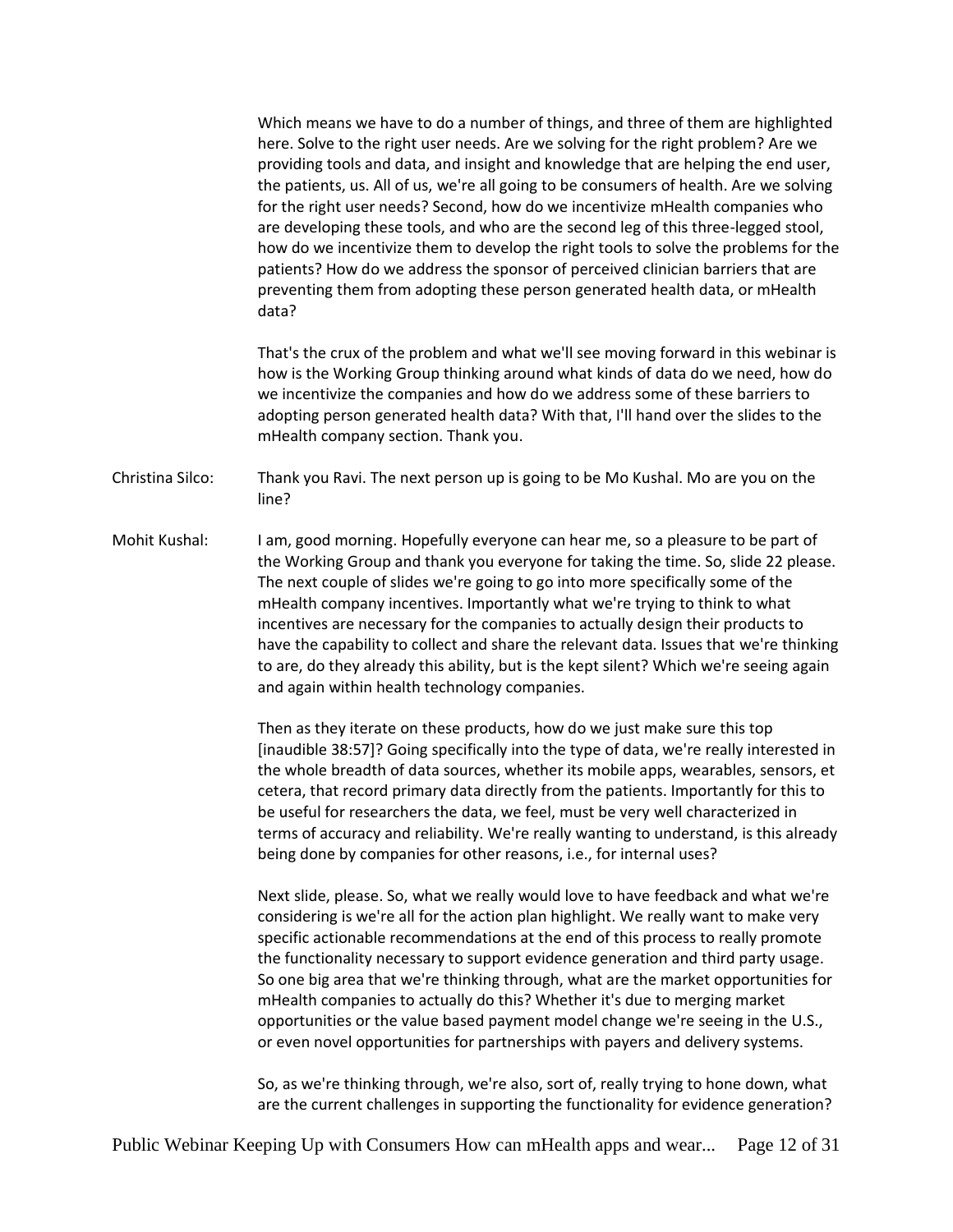Specifics there include; firstly, is there a lack of interoperability in data standards to do this, secondly, regulatory concerns, thirdly, trade secrets. If a novel sensor companies collecting interesting data, what are the incentives for them to actually share that?

Would love, again, to have feedback on how could we start to address these challenges and what are the highest priority challenges to address, and why? We feel that there surely must be lessons learned from mHealth technology already designed primarily for the research market.

Then, next slide. Again, given my bias towards small companies in particular, we're thinking through the division of the land between large entities and then small, nimble start-ups. Do the incentives and challenges change depending, when we're talking of those two different stakeholder groups?

Going specifically into the large players, we feel that the high profile partnerships may come easier to trusted companies. Since we may already see value in working with researchers, particularly on high profile topics. Again, just the incumbent large size allows them to write to extended development timelines, they can manage risk, they have a lot more cash flow to stick through these issues, as well as being able to leverage legal and lobbying capabilities.

Conversely, small players, where I have a bias that a lot more of the interesting technology lives, they're definitely more nimble and innovative. However, they're uniformly focused on, very often, just one of two things, i.e., getting initial adoption of their business model, so some of the considerations that we're thinking through often don't come top mind for these entities.

So, that's, sort of, the dichotomy of the trade offs that we're trying to dig into, and again, we'd love to have feedback on. However, some of the incentives that we're thinking to, we don't think really make a difference depending on size. Fundamentally the market is really interested in disruptions, in my opinion, in our opinion, that can prove reductions in healthcare cost and can improve quality care as well. As long as there's a linkage and this reliability to clinical data, to generate that proof, we feel that there will be models and a census that emerge.

Fundamentally, we've seen this historically, again, partnerships with large, lifescience companies from other entities throughout the spectrum does create fruitful aid business models, but also value to what we're trying to define. Next slide, I'll hand it back to the team.

Christina Silco: Next ... Okay, thank you so much Mo, we really appreciate your comments. Next we have up Seth Clancy. Seth, are you on the line?

Seth Clancy: Yes.

Christina Silco: Thank you.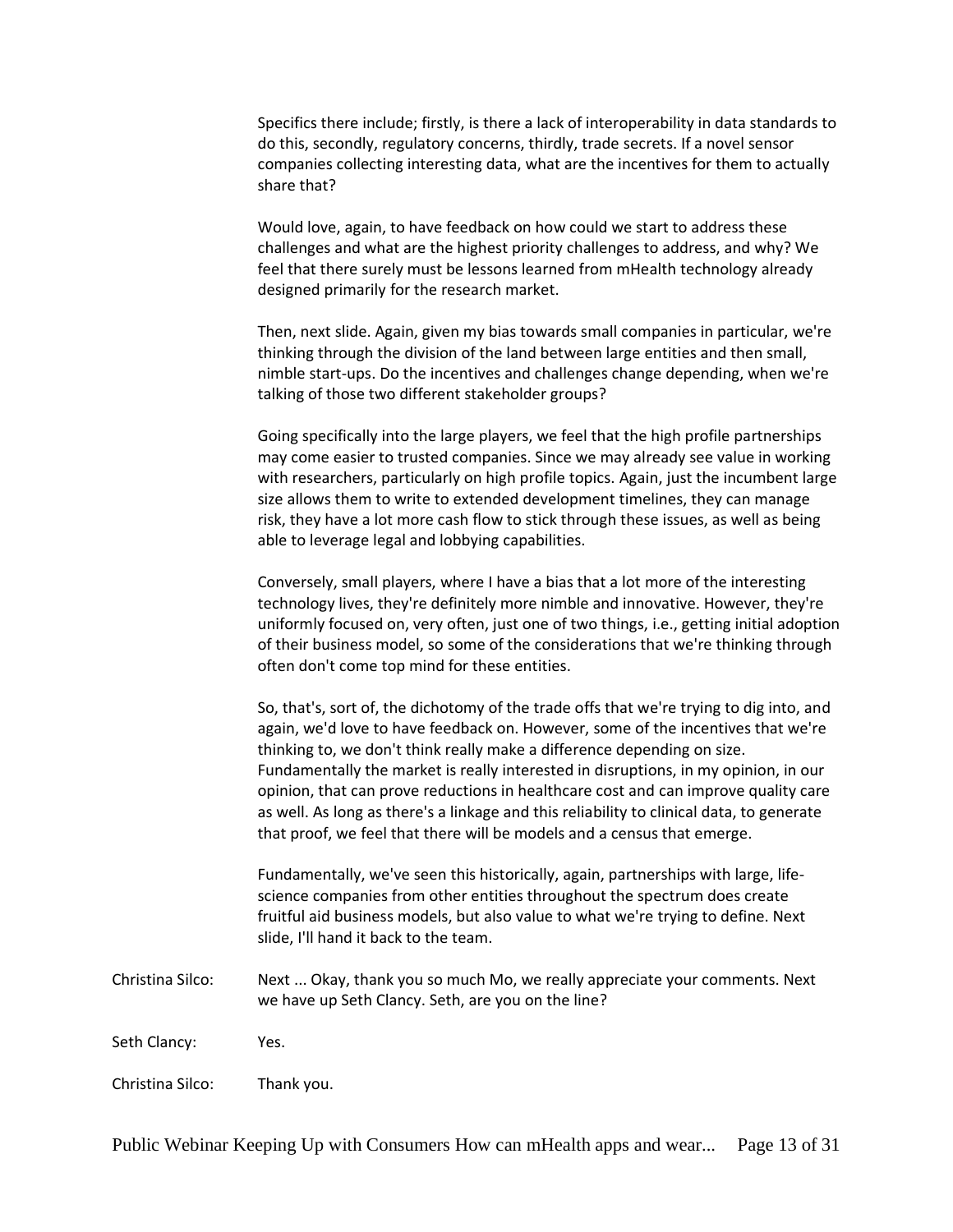Seth Clancy: Thanks, and I just want to echo the comments of Ravi and Mo, and thank Duke Margolis and the FDA for sponsoring this important work. It's a pleasure to be with you this afternoon and represent these sponsor researcher perspectives. So, before I begin, I just want to qualify and acknowledge that when we're talking sponsorship here, it's really referring to any organization that's engaged in funding evidence generation with mHealth technology. Those will obviously include entities like medical device and drug manufacturers, but a whole host of other stakeholders as well, that will include clinical societies, patient organizations, hospitals, employers and the like.

> There's, clearly, a growing role for mHealth in evaluating particular medical products, and as we think about those potential use cases the first that comes to mind is regulatory decision making, but it certainly doesn't stop there. There are many other use cases that would include quality measurement, value based payment models, communication directly with payer organizations and defining value. Novel outcome measures and then evidence generation that can be employed for patient centric decision making and shared medical decision making. All of which are really important.

> In my own experience, we think about our mHealth needs. Often these come up to compliment other traditional assessments, so I'm in the cardiovascular space, it's very common in our clinical trials to include six minute walk test and NYHA. Those are nice measures of functional capacity and well understood. We think about including things like activity tracking as a way to get at functional performance, or how active and functional a patient is in their normal environment, not just at a point in time, but on a more continuous basis.

> You could also imagine examples where electronic patient reported outcomes are included, or e-pro. If you're evaluating an intervention, for an example, and you want to understand what the quality of life is continuously, not just at baseline and 30 days post procedure, e-pro and mHealth technologies really allow you to quantify that in a pretty meaningful way. We've dealt with a lot of patients that come to us and ask, "After my intervention, what sort of pain am I going to experience, one day, two day post procedure? How does that compare to day seven, post procedure? Or day two, post procedure?"

> While a lot of the conventional quality of life instruments include pain domains and recall windows that go back as far as two weeks, it's really helpful to be able to incorporate in mHealth technology, which allows you to evaluate these kinds of domains on a more continuous basis. Really, flesh out the knowledge and information that you can share and help quantify that for patients so that it's not just anecdotal based on the heart teams experience.

I'll go to the next slide. So, in terms of what the action plan should highlight and look like, you've got to start with understanding where the existing mHealth technology is today. What the strengths, weaknesses and capabilities are of the existing apparatus that's been used. Then, fortunately, there are quite a few opportunities now for improved collection and sharing on the convenience and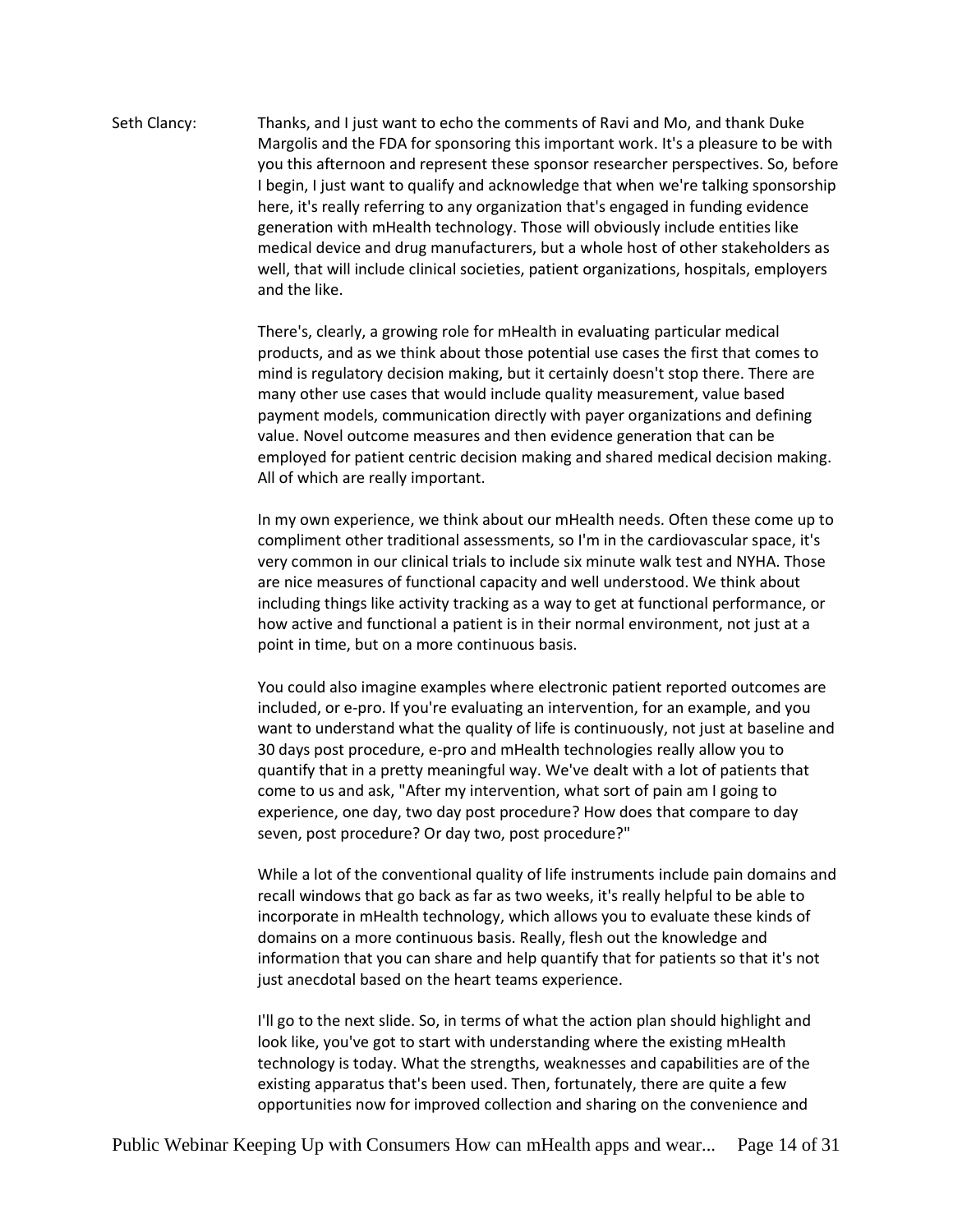accessibility front. The smartphone ownership is just growing and it's pretty ubiquitous among a number of diverse groups and that's really encouraging, certainly if you think about the number of consumers that are wearing activity trackers currently, whether it's Garmin or FitBit. They're already collecting information that can glean additional insights into their own health, or disease progression.

So, from a convenience standpoint, as technology becomes more and more ubiquitous this bodes well for being able to leverage and incorporate off of the shelf solutions to help us in this regard. As well as focusing on more of those medical grade type technologies. All of this enables better virtual data collection, which can have the effect of reducing the time, treatment burden and travel costs associated with patients participating in clinical trials and generating evidence.

There are certainly lessons learned from other mHealth arenas and applications, if you think about clinical decision support and all the work that's gone into building that out in the electronic medical record environment, the clinical trial implementation space. There are lots of places that we can look and learn from as we attempt to get even better at the mHealth application for medical product evaluation and beyond.

Then, finally, there is important points that we'll need to address and discuss with regard to data quality, specificity, validation and methods. In many instances we've got to be willing to make trade offs between high specificity and a highly validated instrument and convenience and ease of use on the part of patients. So, there are going to be circumstances where we have to decide, what will be the best approach depending on our research question and outcome goals?

Sometimes if you have an instrument or a technology with a one year battery life, that is very easy to use and passive for patients to engage with, that is a huge strength relative to other instruments that may be even more validated, but incur additional burden on patients. They have to charge the device daily, they have to sync the device manually and in a regular fashion. It's not as easy access to patient cloud applications that can store that data seamlessly and easily, so it incorporates into the patient's day to day routine.

All of these considerations need to be discussed and agreed upon with regard to this general area of getting at higher data quality, specification and validity, while also preserving some semblance of ease of use, minimizing the burden on patients to the extent possible and really focusing on convenience.

I'll go to the next slide. We talked about this earlier in the day, this idea of fit-forpurpose. So, again, there could be a future state, let's say we fast forward to Christie in 2024, when mHealth technologies are used for primary outcome measure assessment and regulatory approval. That's probably a distant part of our future at the current time point, but that does not mean that mHealth technology isn't useful and can't be used for other things.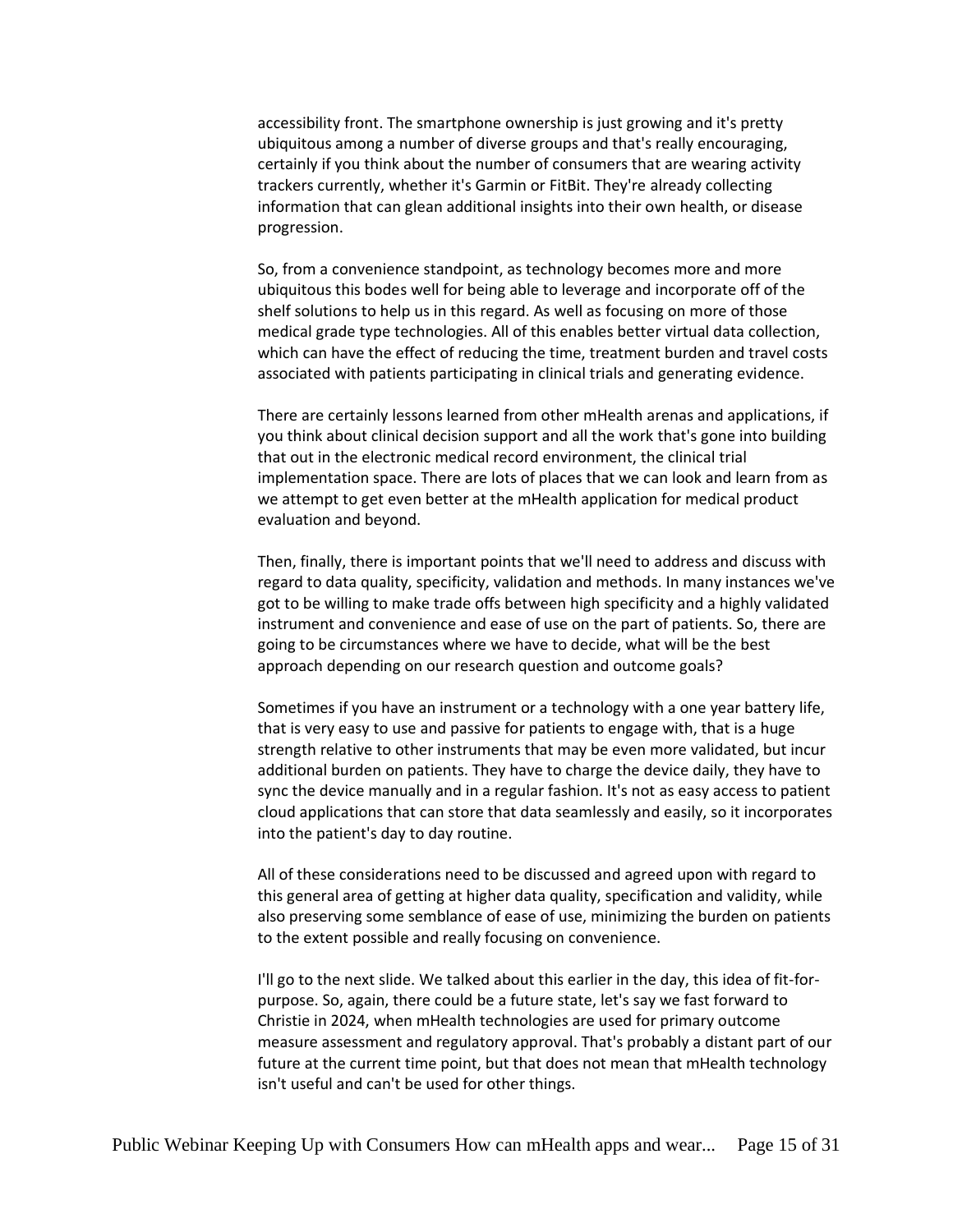So, if you animate two down, please. I'll just note that beyond primary outcome measures, mHealth can be highly useful for secondary outcome assessment for ancillary or exploratory analysis. Where we're really looking at hypothesis generating or validating against other things that we know about a patient's disease state.

Certainly while in the future world we would want to think about mHealth or regulatory purposes, there are lots of applications that can be included, even today, with regard to post market studies, post market surveillance, quality assurance, quality control and real world comparative effectiveness research. You could also think about utilizing this kind of technology to enhance exclusion/inclusion criteria for recruitment and large scale pivotal trials, and doing sub-group analysis or risk adjustment.

I'll go to the next slide. So that brings us to the concept of validation and certainly it's one of the biggest issues around using mHealth data for evidence generation. We really need to understand what people mean when they say validation and we'll have to ask questions about what information needs to be provided. How does that change based on the data type? What information is needed for a pain rating app versus a seizure tracker, for example? Where and when is accuracy essential versus when we can get away with some dirtier, or clumsier, data because it's still useful?

Then, finally, when information should reasonably be provided by mHealth companies and will need to be done by the researchers themselves to push us towards a place where we all feel confident in being able to validate what we're researching and what we're communicating to the broader community.

Advance one more please. So, this is my final slide and it's just a nice example of some validation work that's already been done in the MS space, with incorporating both mHealth data from accelerometers and additional clinical and health information where the attempt is to try to provide some clinically meaningful base line change. That helps us to wrap our head around the mHealth data and makes sense of its utilities.

A lot of these efforts are going on in this space and this will continue to be an area of focus for us in the MS space and beyond. Certainly in the cardiovascular arena, we attempt to do activity tracking, cross-walked against NYHA class, and six minute walk tests. One of our big collective tasks as a community will be helping to define some minimum clinically important difference and then validate those differences so that we can not just generate the evidence, but begin to make real good sense of it and inform that patient decision making process.

So, with that, I've concluded the stakeholder and researcher perspective. Now I believe I'm going to turn it back over to Greg.

Gregory Daniel: Great, thanks to all of you. Ravi, Mo and Seth for walking us through some of the Working Groups thoughts on these issues. We're now going to open up the lines for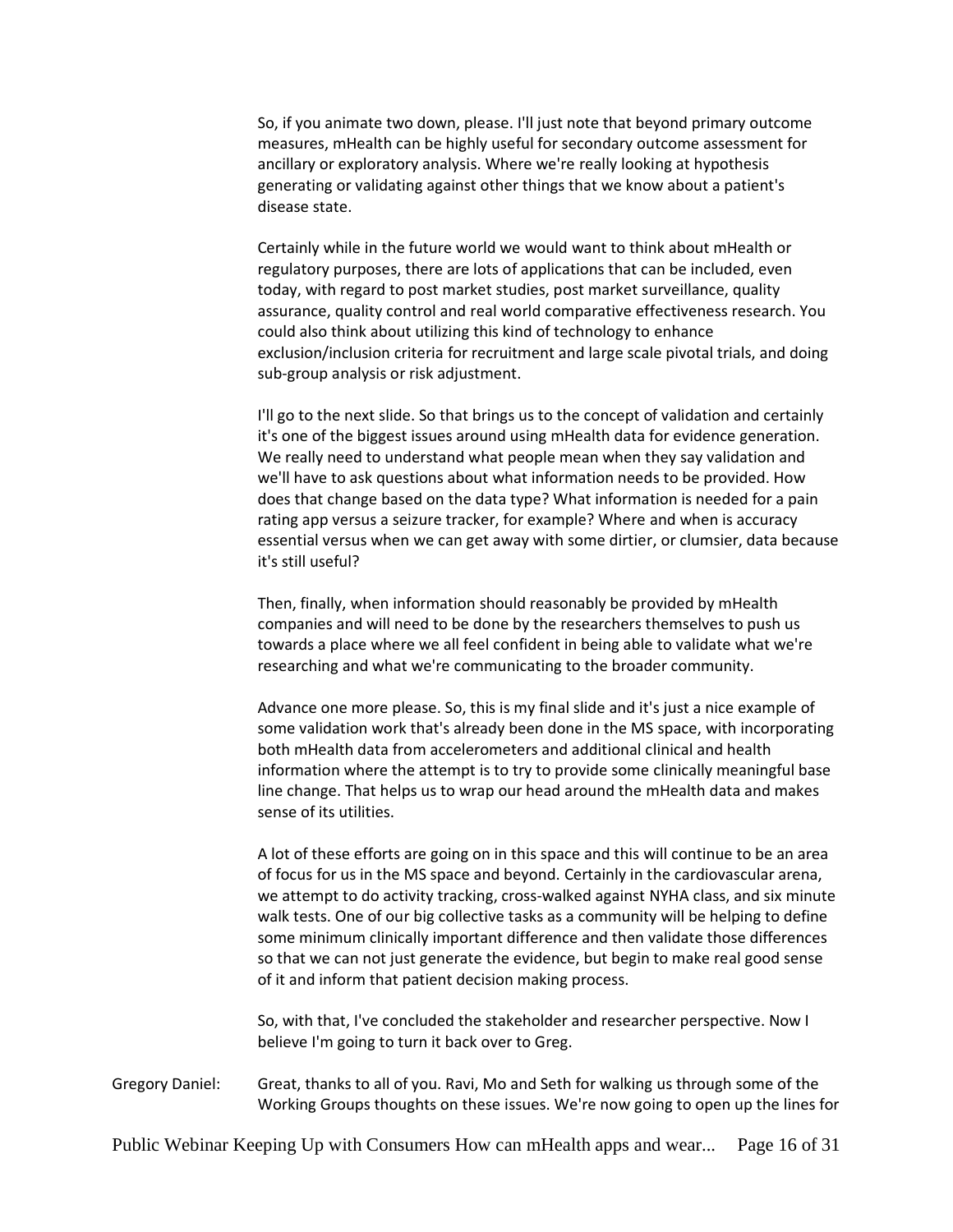approximately the next 20 minutes or so to get participants thoughts on all of this. So, all of you dialed in and listening to this, this is your chance to let us know your thoughts about what we've been talking about so far. So, we put out, sort of, three major groups and ways to encourage engagement and structuring their activities in these areas. User engagement, sponsors/researcher needs, as well as the mHealth company incentives themselves. Stay involved and incentivized to develop these kinds of technologies.

So we'd like to hear your thoughts. Are we missing anything? Is this group going in the right direction? Again, you can use either the raise hands feature next to your name on the webinar, so that we can unmute you, or you can write your comments in the chat box that you should be able to access through the button on the upper right of your screen. So let me turn to ...

- Speaker 10: We don't have any comments just yet.
- Gregory Daniel: No comments just yet.
- Christina Silco: Okay.
- Gregory Daniel: So what I might do is maybe turn it back to our speakers, are there, as you've heard the other speakers. Any thoughts or comments on what your colleagues presented, or any other points that you wanted to make sure got raised?
- Speaker 10: Okay, hold on one second. Let me just ...
- Christina Silco: We're working with technology here, so it'll be just a second.
- Speaker 10: Alright, I've unmuted you Joe.
- Gregory Daniel: Okay, Joe Dravsta, do you have a comment or question?

Joe: Well, I do have a comment. I really appreciated this discussion, and I'm glad to see that this Work Group is active in this area. It's an area that ... The whole area about obtaining patient information in this systematic way to use in clinical care of individual patients and also in research for its purposes, has been one that we've recognized for a lot of years and just been frustrated not being to get around to. So, I'm very pleased to see this work going on and in such a thoughtful way too. I thought this was ... The presentations were great.

> Just to, kind of, present conceptually what we've been thinking of. When I say "we", I'm referring to a group here at Mercy in Saint Louis. Well, we've been doing some work incorporating UDI into electronic health information. Creating data that we can use for surveillance and research, but also creating a means to get information on devices into the patients clinical record for use by the clinical team.

> That's where this, you know, the mHealth comes in and patient reporting comes in. We would really love to be able to incorporate patient data right into all of this,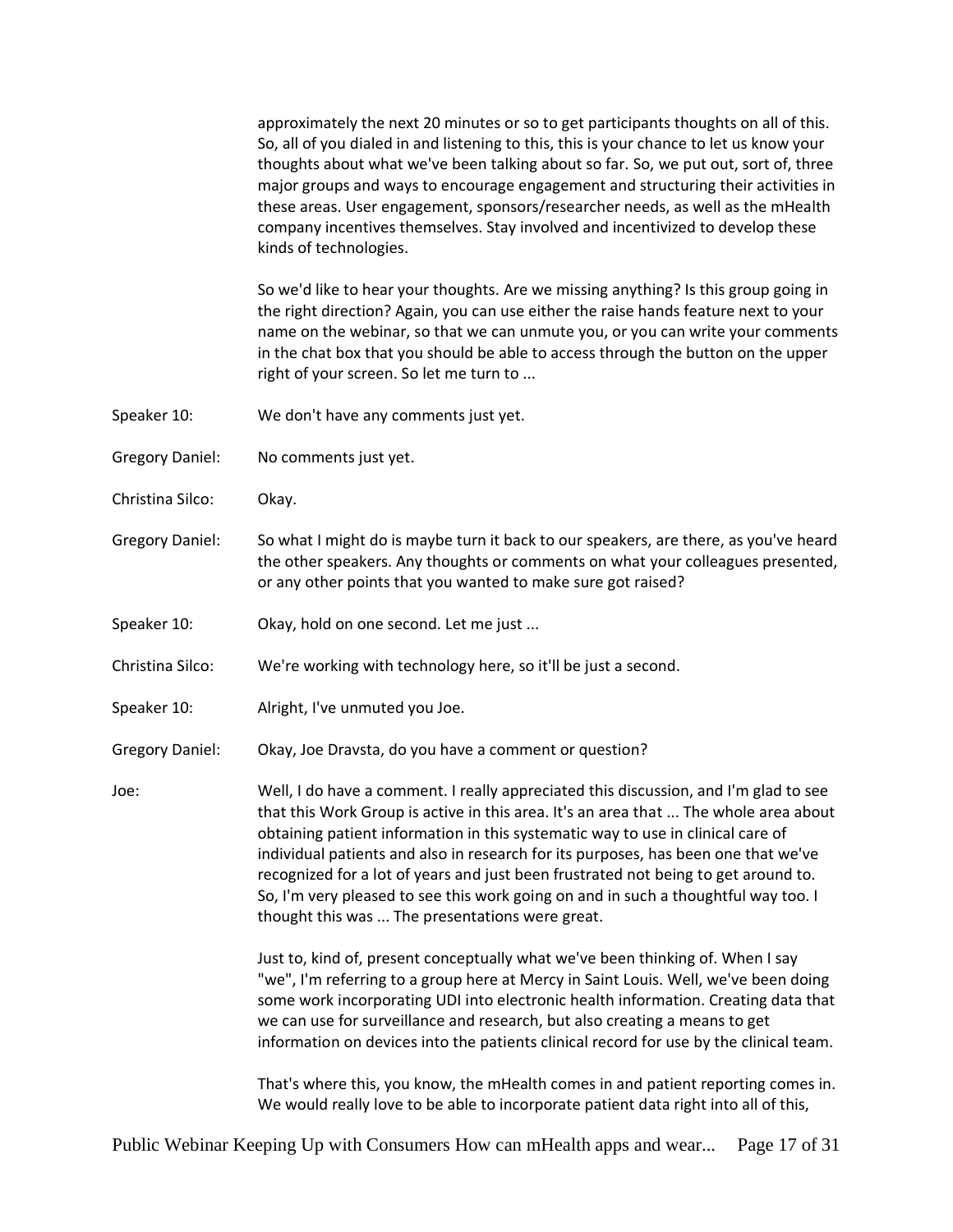right into the patient record for use by the clinicians caring for the patients right into our data for surveillance, et cetera. Our view is that we need to make it useful for multiple purposes in order to make it happen in a sustainable way, so that it has significant utility to the clinical team caring for patients, as well as for the patients themselves, as you rightly pointed out.

In order to make it useful for the clinical team, we have to find a way to systematically get the data into the clinical record for review by clinicians as they see patients. Get it into the clinical record in a format that makes it easy to review. If I'm going to have to stop and look at somebody's iPhone in the middle of a busy clinic and look at, you know, blood pressures of the last three months, I'm probably going to slow down and not do that. I'm wondering if that isn't want you found when you were asking clinicians about the use of data from mHealth.

If I click on a screen and all of a sudden there are all the blood pressures in graphic form, and I see them and review them all in one point two seconds, and have additional information. It helps me manage that patients blood pressure. Now you've added value. I don't know that we can get that all done, just talking to the mHealth vendors. I think this is something that needs to be done at the electronic health record level.

So, I'm getting there's two sides to this and I just wondered what people's thoughts were.

Heather Colvin: That's great Joe, this is Heather at Duke Margolis. That is definitely the interpretability and usability of the information is been a critical question and issue. So thank you so much, but I think you do bring up a great point that it needs to be something done in partnership with the mHealth developers and the clinicians who might be using that.

So, I think we have a few more comments. Greg?

- Gregory Daniel: Yeah. So, we have a question coming in from Kathleen Basmahjong. She writes, "How do you ensure data integrity, in particular ensuring that the actual data themselves being collected, are actually collected from the patient of interest?" So, that is a really good question, so maybe any of the ... Maybe Seth or ... You might have some thoughts on that piece.
- Seth Clancy: Sure, so, it's certainly a big challenge, and I'm not sure we've really tackled that yet, but there is a number of safeguards that can be put in place. That, again, leverage the technology that's available that help give some assurance that you're collecting data in a timely fashion, and the type of data that you expect. Which is directly from the patient when they were supposed to complete it.

So, number one, you can set up your devices in such a way where they have pins, or passwords, that are required to enter, which is one way to prevent other people from entering information. You also have the ability to track, in real time, when the patient is completing the assessments and put together dashboards, so you know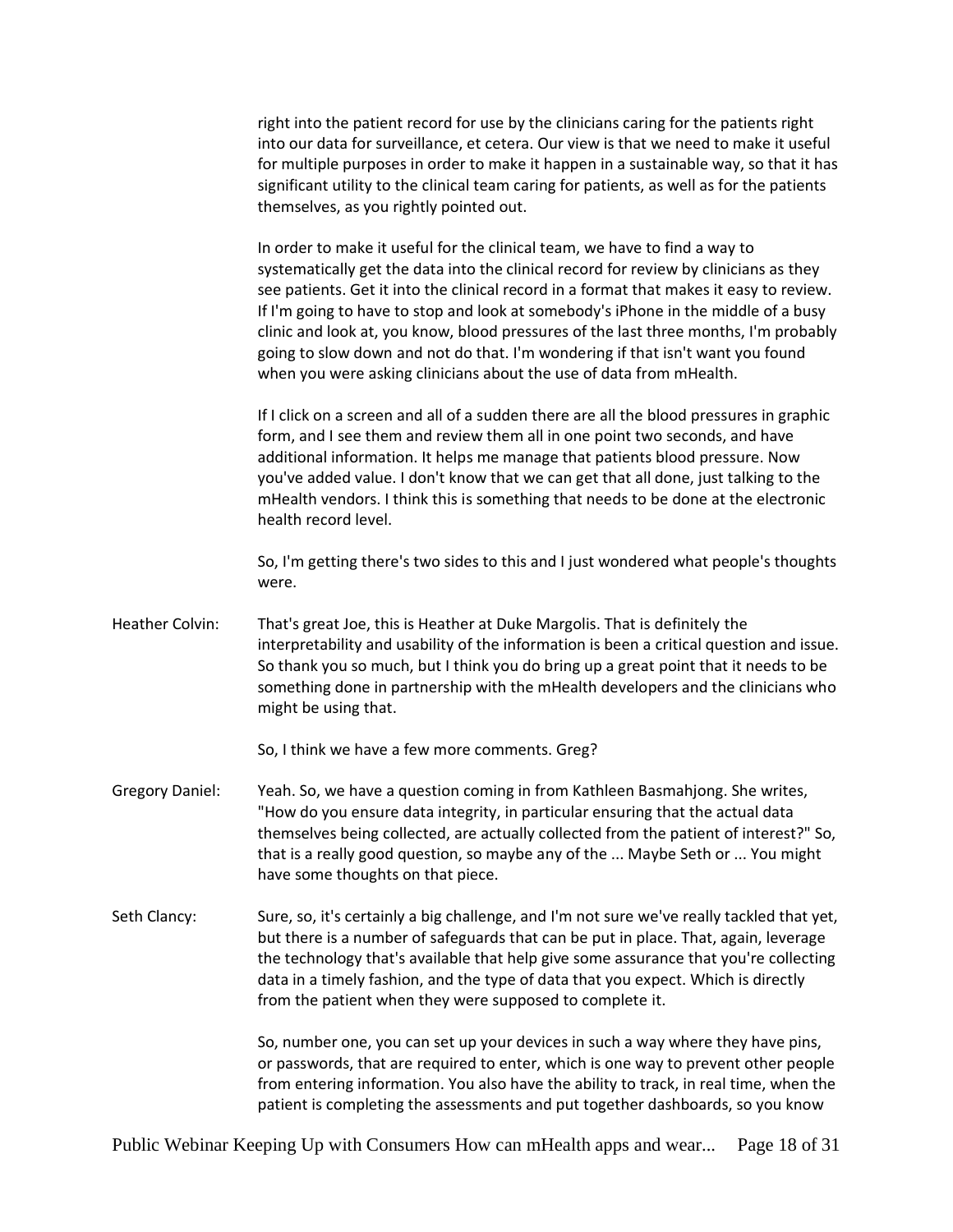|                        | that they've done it within the specified window. That's helpful, again, in validating.<br>When you compare it to an alternative environment, let's say you give a paper-<br>based diary to the patient.                                                                                                                                                                                                                                                                                                                                                                                                                                                                                                                                                                                             |
|------------------------|------------------------------------------------------------------------------------------------------------------------------------------------------------------------------------------------------------------------------------------------------------------------------------------------------------------------------------------------------------------------------------------------------------------------------------------------------------------------------------------------------------------------------------------------------------------------------------------------------------------------------------------------------------------------------------------------------------------------------------------------------------------------------------------------------|
|                        | I think you're encountering the same sort of challenges with having to rely on faith<br>that the patient is going to complete it in the time frame that they specified and<br>that it's them in fact doing it. So with technology, we actually may have some<br>additional advantages to ensure with biometrics and through other means, like pin<br>and passwords, that it's the patient, in fact, that's able to complete that.                                                                                                                                                                                                                                                                                                                                                                    |
| <b>Gregory Daniel:</b> | Great. Thanks for that. Another question coming in from Stuart Grant. His question<br>is, "Does general clinical patient conditions reduce the stickiness of devices<br>compared to specific conditions, such as ALS? What is the current best route to get<br>into the medical record?" So that might go to Ravi, any thoughts on how general,<br>versus specific medical conditions, effect user engagement?                                                                                                                                                                                                                                                                                                                                                                                       |
| R Ramachandran:        | Right, thank you. This is Ravi. A couple of thoughts, one of the  I think, we've, sort<br>of, talked very briefly about this earlier, one of the things we have to address<br>before we go to, how do we get all the data incorporated, is how do we address the<br>question of silence? Even within the EHR system, there are so many different  You<br>know, one EHR does not talk to the other. If I am in the other [inaudible 01:02:21]<br>and I'm visiting my neurologist, and I'm also visiting my general practitioner. I'm<br>visiting my physical therapist and they happen to be on three different systems,<br>none of the data is going to be seen by the other two care givers unless I actually,<br>physically print out paper records and take it from one appointment to the other. |
|                        | So there is an interoperability question that we have to address as a group and<br>figure out, how do we incentivize the entire ecosystem going forward, that the data<br>is easily, not only assimilated, but transferable and available to the patient and the<br>care givers in an easily interpretable fashion.                                                                                                                                                                                                                                                                                                                                                                                                                                                                                  |
|                        | The second thing that we have to think about as we collect some of this mHealth<br>data, is in subject case of ALS for example, to what purpose are we collecting the<br>right data around, for example, respiration? Are we collecting the right data, for<br>example, around growth motor skills, as we collect data for activities of daily living?<br>Will this data toward us, aid a new insight into the progression of disease or<br>therapeutic benefit? Or will this supplement the already existing clinical end points<br>of the physician that are using it in the shared decision making that we all want to<br>get to?                                                                                                                                                                 |
|                        | Those are some of the things that we have to think about before we can say,<br>"Here's the data set and the device, or the apps, that actually give us the mHealth<br>data." So, as we think through this, one of the things that I keep thinking about in<br>my day to day job at patientslikeme, is what is the right problem? Are we solving<br>for the right problem? Once we get to what these problems are, then the solution<br>becomes an easier set to deal with.                                                                                                                                                                                                                                                                                                                           |
| Christina Silco:       | Great, and I think that Greg Pappas also joined the call. I think Greg, you had a                                                                                                                                                                                                                                                                                                                                                                                                                                                                                                                                                                                                                                                                                                                    |

Public Webinar Keeping Up with Consumers How can mHealth apps and wear... Page 19 of 31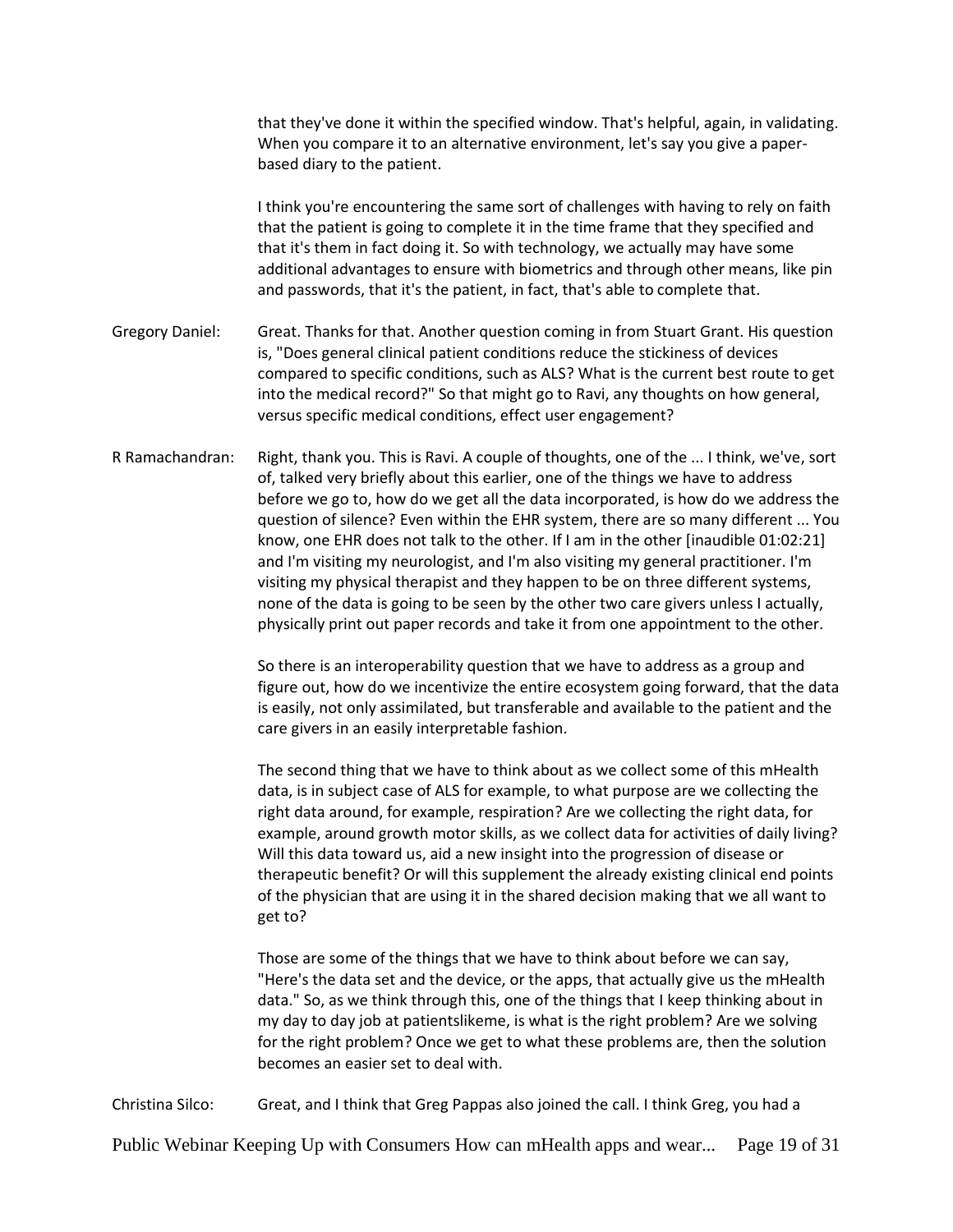comment as well on Ravi's point.

Greg Pappas: Yes. Can you hear me?

Christina Silco: Yes.

Greg Pappas: Thanks Ravi. I wanted to add a perhaps more generic way that linkage between data sets is critical. Alone, there's not much most of these data sets, as standalone, can do. Claims data for devices don't tell us much. EHR's don't tell us much by themselves. Registries, by themselves, don't tell us much. By themselves mHealth data, when we link them we begin to see great utility in that. In fact, the scenarios, the best case scenarios are prototypes from NEST, are those linkage. Indeed, mHealth data coming in for patients, through apps, have been used linked to registries in the orthopedic space, providing really critical information that makes the data much richer and much more meaningful.

So, you're absolutely right, the linkage is what's ... Linkage is a really critical issue.

- Gregory Daniel: Yeah, great. Thanks Greg. So, another question is coming in from Pat Baird. Let me just go ... I'll just go ahead and read it. "I noticed one of the slides there is a mention of patient center design and usability literature there's concept of user centered design, or UCD." Pat is wondering if this is the same concept, or if PCD goes beyond textbook UCD techniques? Who would ... Maybe ... Does any of our speakers want to address that question?
- Christina Silco: Maybe Ravi? Do you have an idea on that?

R Ramachandran: Alright, so, Pat actually thank you for that question. That's something that I think about often. So, user centered design is a design concept that primarily has three [inaudible 01:06:45].

Gregory Daniel: Yes.

R Ramachandran: To focus on the users and tasks that are earlier and throughout the design process. Measure empirically the user ability during the process and design and test user ability ... Figuratively, that is. You know, test quickly and fail quickly and move on and integrate through the process. So, that's UCD in a nutshell. Those are the three main areas of UCD.

> Patient Centered Design takes the same concepts with UCD, but focus more on the healthcare aspect of things. So, while you're doing user centered design in a healthcare framework, what you're doing is applying the same principles, but with the end user in mind. How do we enable the person, not necessarily a patient. You know, because we are talking about health, wellness and disease, so how do we enable the end user of health and wellness to achieve their health and wellness goals in an efficient manner so that they can actually derive the right insights and feel engaged and become part of the process?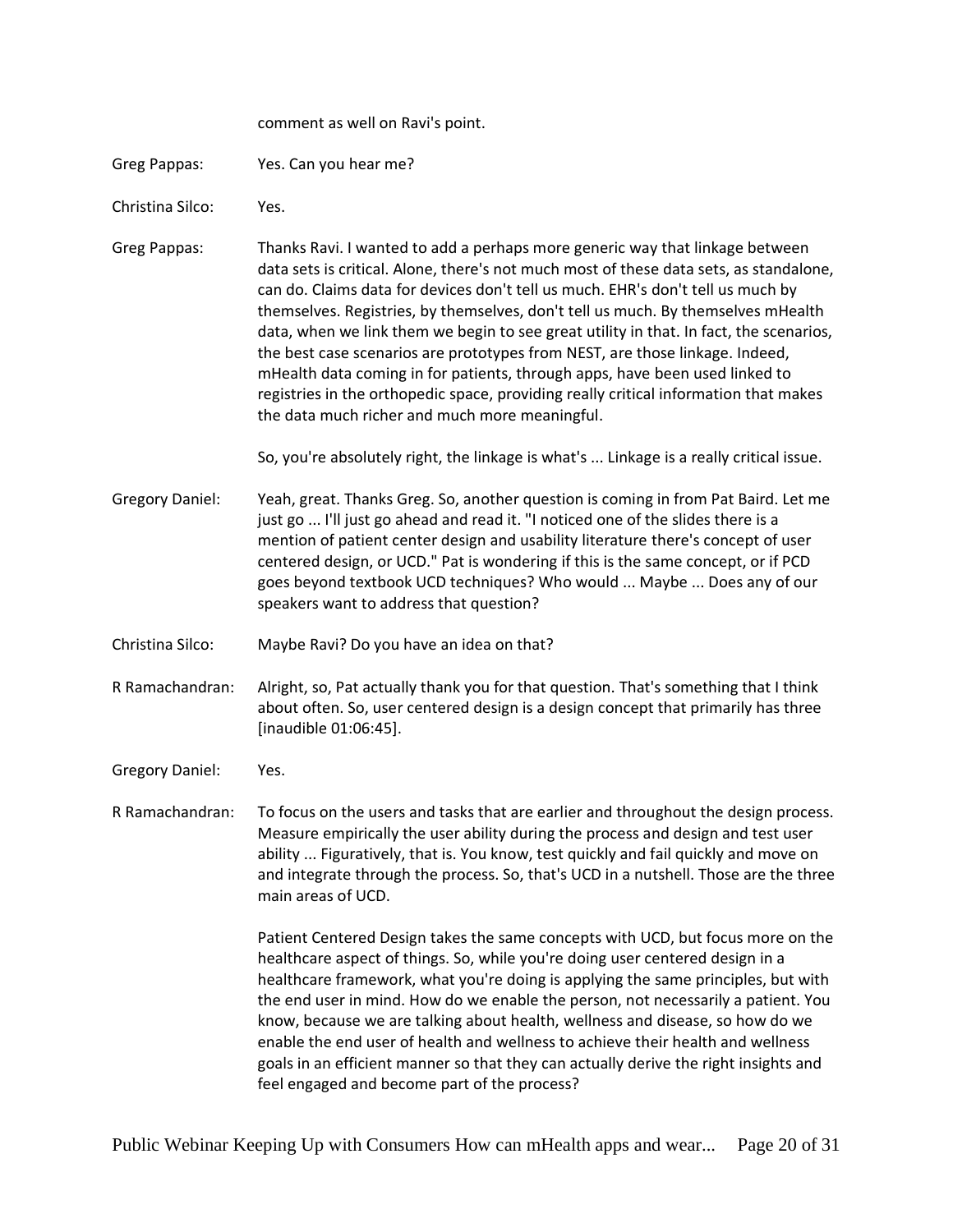I hope that answers the question.

Gregory Daniel: Great. Great, Ravi. Thanks for that. So, I don't see that we have any other comments on this more general discussion of the three different, major stakeholder groups and how to increase engagement. So, we are going to move on to the next portion of the webinar, but what I'd first ask is if during this conversation, if you did have comments on the stakeholder groups and approaches for increasing engagement and incentivizing activity in this area, please send those comments to MargolismHealth@Duke.edu by July 12th. That would greatly appreciated.

> At this stage I'm going to move things over to the second half of this presentation. We're going to be talking more about the mHealth data types. I'm going to categorize them into person reported data, task based data and passive sensing. With that, I'll turn things over to Heather Colvin to provide some background on that. We'll also hear from others as well, and then we'll have another section of public feedback and engagement.

So, if you have comments or questions on this next section, please go ahead and start using the "raise your hand" or the chat box to start sending us those comments so that we can get to them in the next sections public feedback. Heather?

Heather Colvin: Hi everybody. So, one of the things that we started to realize was a major challenge for us moving forward was, jargon. As in every situation, every group has their own words and terms that they like to use for things and so we felt like if we all started from a common set of what we mean when we're using certain terms, it would just expedite the process going forward, because we're talking cross-disciplinary.

> So, one of the things that we did was we tried to boil down to three main types of data we see being generated by mHealth technologies. One of things we tried to do was to stay away from some of the more specific, kind of, clinical terms and incorporate them into these broader buckets that might have more meaning for mHealth companies and for clinicians and for sponsors going forward.

We broke this up into user reported data, what people tell us about ourselves, themselves. Task based measures, and this is measures of what people would do with a set, set of instructions or activities. Then there's passive sensing. Those sensors where you just wear them throughout the day and they passively collect information about you.

So, when thinking about user reported data we wanted this to be clear, that this is actually the user. We steered away from the idea of patient reported data because, at the end of the day, most people don't think of themselves as patients. Most people think of themselves as people. "Patients are people who are in hospitals", is a comment someone made to us. We also recognize that people move in and out of states of health. You're healthy one day, the next day you may not be, but then you go through treatment and you're improved. We want to capture information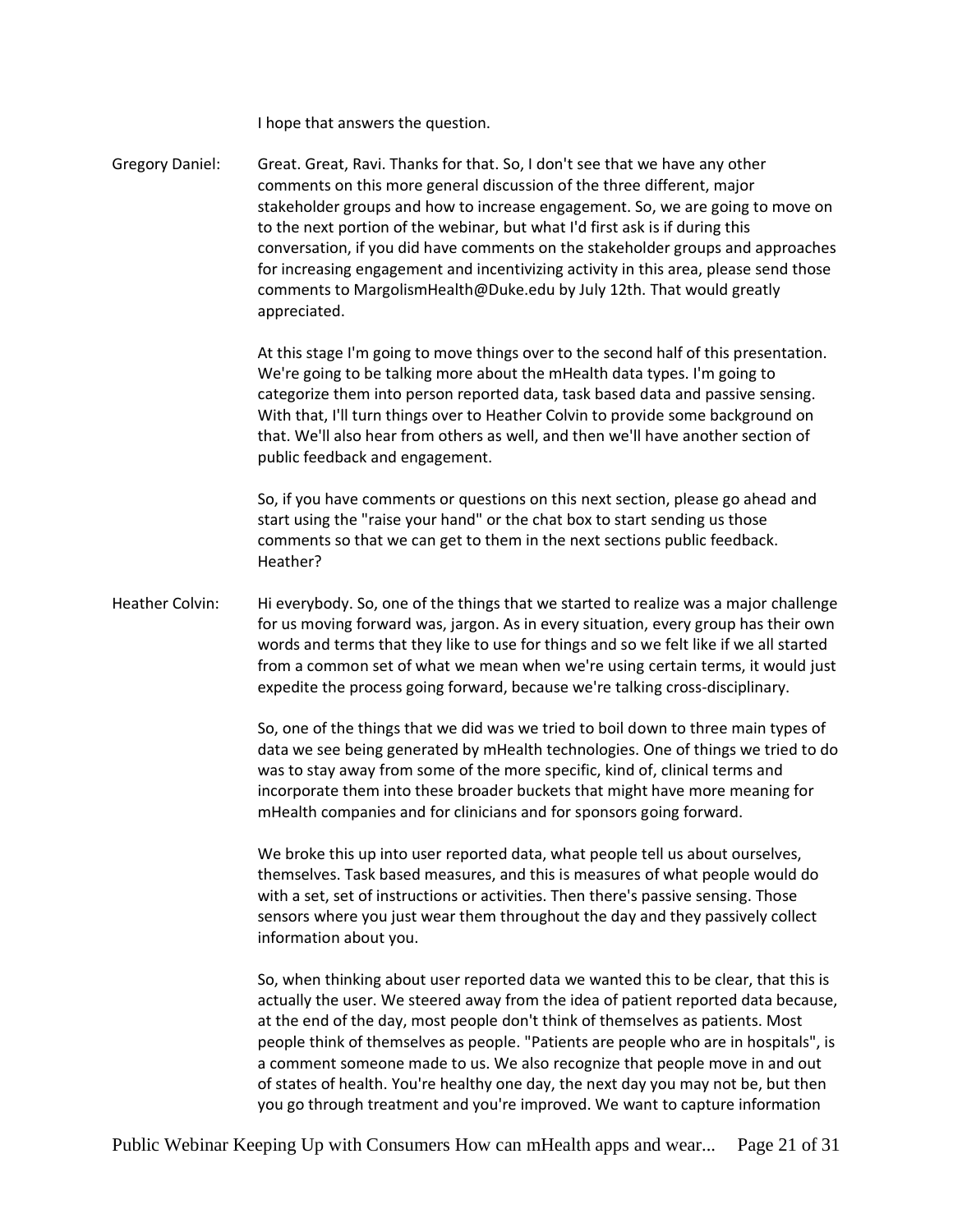about people as they move in and out of these states of health.

So we specifically shied away from the term patient and instead thinking about this, and people who are adapting technology as users of that technology. It's a simple change, but it's something we wanted to be clear about why we chose that term. This is data that's reported by people, or by care givers of that person, if they are unable to report that data. It can include a hole swath of information; it can be questionnaires, surveys, symptom tracking, it could be a person reported outcomes or patient reported outcomes, which are typically incorporated in some clinical research.

It can also include patient diaries. People are required ... My mom has to report on what she eats on a daily basis as part of her diabetes treatment. People collect this information for a variety of reasons. When I was doing triathlon training I collected information about my exercise regime. So people in different states of health collect information for different reasons.

We wanted to be sure to be clear that this data was not limited to validated outcome measures. Patient reported outcomes, measures, or a prompt are very specifically designed mechanisms to collect information and measure them. We didn't want to exclude those, we wanted to be inclusive of other sets of information as well. Often, just as a point of context, many of these patient reported outcome measures that have been out there for a while and are validated, have been historically captured through other approaches; paper tests, or in the clinicians' office, phone surveys, et cetera.

We also wanted to think about the data that could be collected through different types of mHealth applications. Can we convert what is historically been done in the clinicians' office and on a piece of paper, to something that could be collected through an app?

We started thinking about task based measures, what is it that people do if they're given a certain set of instructions? These are typically objective measures of a persons mental and/or physical ability to perform a test. This is thinking about some of the traditional clinical measures that we see physical functioning, like the six minute walk test that Ravi and Seth talked about earlier. This also could include cognitive functioning. The tests that are out there right now, but also physiological tests performed by the users. So this could be data that's actually actively generated by a glucose monitor and that could be incorporated as one of these as well.

In the past many of these measures were collected in a clinical setting, with a clinical observer, but we see an opportunity, if appropriately done, to transition these clinically observed measures in some cases to things that individuals could do themselves outside of the clinical environment. There's some obvious opportunities here, if appropriately done, to validate that the same level of quality of those measures is done in the home, could save lots of money in terms of clinical visits, time missed from work and other things that would help patients be more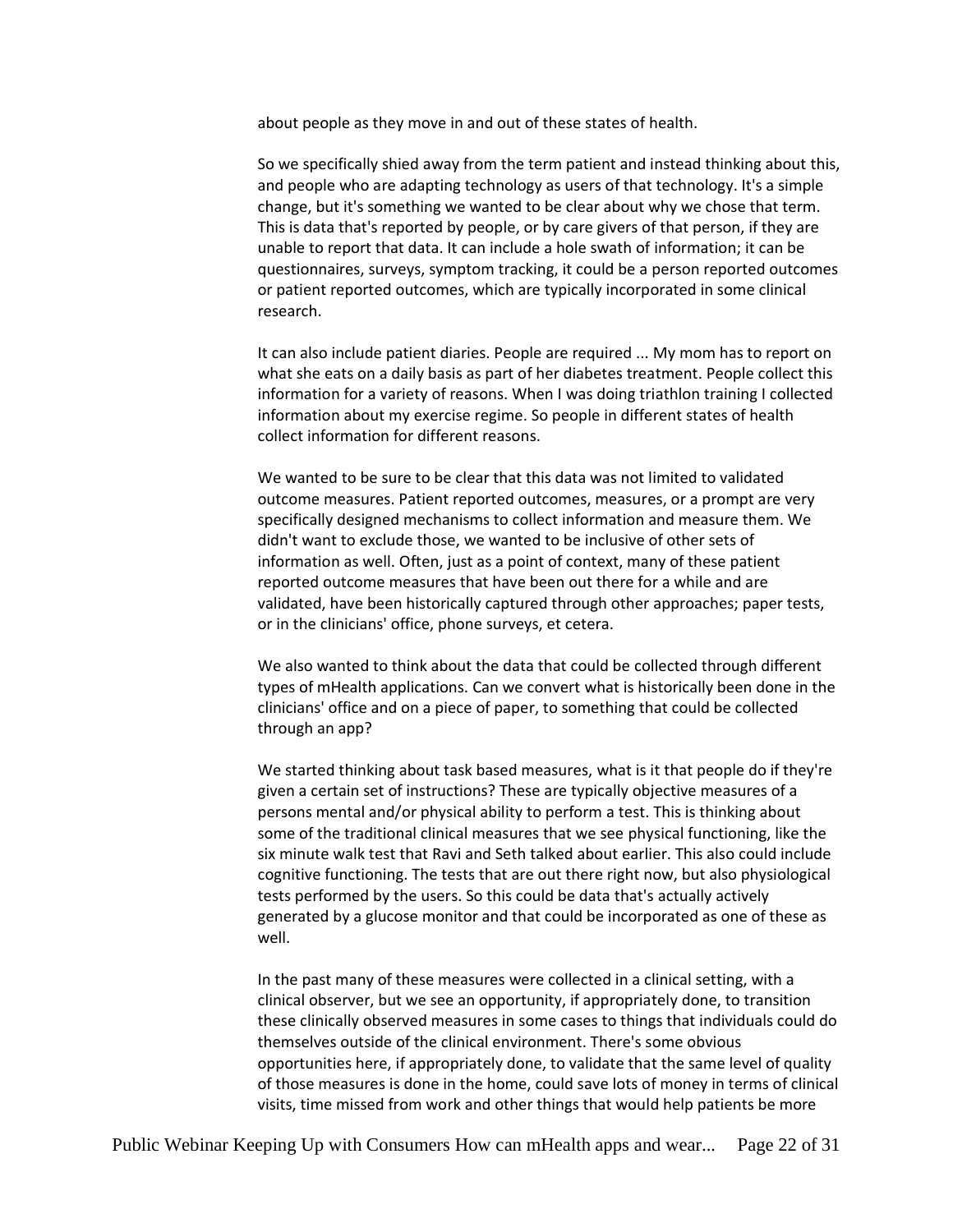involved and engaged because it's less of a burden. We also think that there could be collected ... These things could be collected through remote centers and mobile applications, in combination.

Then, passive sensing. We think of passive sensing in a variety of different ways, one of which are, you know, the activity monitor watch that I wear on a fairly regular basis. It could also include some of the new technologies that are coming out, and new sensors that are coming out. Bathroom mats that look at weight for patients with COPD, or congestive heart failure. We also have a variety of other sensors that are coming out. Also, there's a whole field around looking at how a mood can be assessed, for instance, based on the persons use of their mobile phone.

So we wanted to be ... We know we don't want to be stuck with the technology that we have now, we wanted to be future thinking about the technology that's coming down the pike. So, I'm going to switch over because Megan Doerr is going to be able to walk us through some of the examples that she has gone through as well. So Megan, I think I'm handing you over the keys to the presentation.

- Megan Doerr: Hi everyone. This is Meg Doerr from Sa -
- Christina Silco: Megan? I'm just going to ask you to speak up a little, it's hard to hear you.
- Megan Doerr: Okay. Maybe this is a little bit better. So, my name is Meg Doerr. I work for Sage Bionetworks, which is a non-profit, think tank based out of Seattle, Washington. Sage worked with Apple on the original release of their research kit apps in 2015. We built a back-end repository for hosting data collected through these apps, as well as developing the consenting process for consenting people to participate in an entirely remote research study. So, I'm going to be presenting some of the data from our Parkinson's mPower study. This data is actually publicly available. Participants consented for its broad release. To see this data yourself, you're welcome to visit us at the Sage website and work you over toward the data center, you'll find that.
- Christina Silco: Hey Meg, I'm so sorry to interrupt you, but it is very hard to hear. I didn't know if you could move the phone closer to you? Thank you.
- Megan Doerr: Let's see if this is any better. So, the Parkinson's mHealth study involved thousands of participants when it launched in March of 2015. Both people with Parkinson's disease, a soft reported diagnosis of Parkinson's disease, and people without Parkinson's disease were also invited to participate. We had people consent to participate in this study and then we immediately started gathering data in the three buckets that we've described so far.

If we could move to the next slide. So, we collected passive data, we had structured activities and we also had patient reported mdata in the form of surveys. The surveys we used were the MDS, and UPDRS and the PDQ8 PRO's, which are well known and used in clinic for people with Parkinson's disease. We had some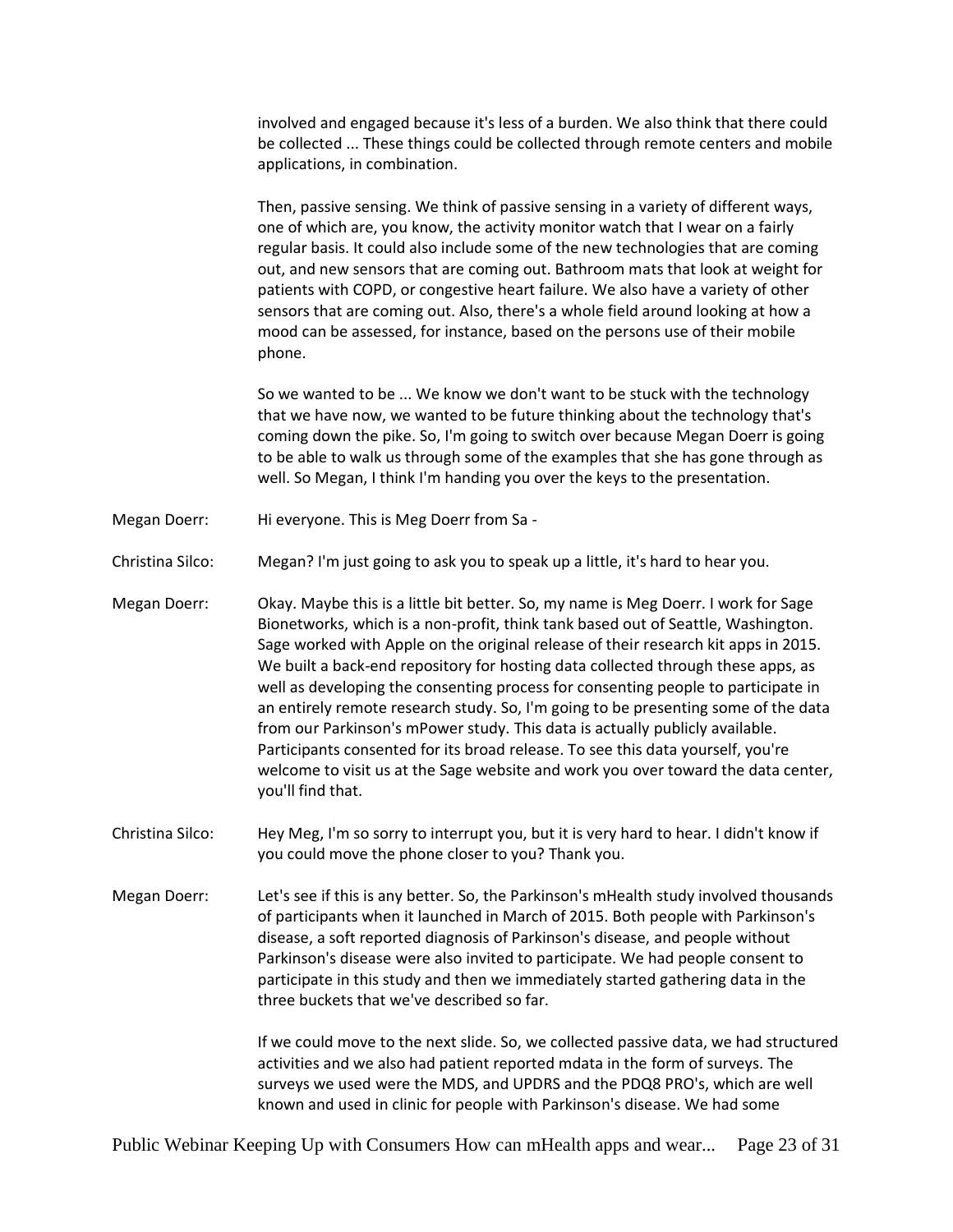structured activity and also some passive measures that we gathered. You can see here in this graph, we were looking at motor initiation, gait and balance, hypophonia and memory, all of which are effected in Parkinson's disease.

So, I'm going to be sharing with you some of the data from our gait and balance activities. If we could go to the next slide? So, you can see we introduced, these are the actual screens from the app itself, participants downloaded this app onto their phone and then consented themselves and then started participating. The tapping test that measured motor initiation, a gait and balance activity that measured people's ability to initiate activity and their steadiness on their feet. Hypophonia activity, where participants used the microphone in their smartphones to capture vocalization and initiation of vocalization. Then we also had a memory test, which participants liked a lot because it was like a little game for them.

The gait and balance test was a really interesting one when we start looking at the data. If we go to the next slide. The phone has within it a gyroscope, as well as an accelerometer. So we can measure activity using the x, y and z vectors. The x vector, going across the phone. The y vector going up and down the phone and then the z vector going through the phone, front to back. Then use this data to tell us about participants activity.

So if you want to see what the data actually look like, the next slide presents some of this activity. So here is data from a person who was doing a walking activity. You can see their acceleration and then their work against gravity there. So, you can see them walking a fairly steady pace from second zero, over to second 12. You can see in the x and the y and then the z axes there. I'll give you a second to take a look at this to see, to process this data a little bit, but you can see it's pretty clean data and it really can tell us a lot more, one might argue, then just clinical observation alone could about participants steadiness on their feet, the regularity of their stepping, their comfort in walking.

So, not everybody walks the same way. We don't need a Monty Python sketch to remind us of all the silly ways that people walk, but certainly we saw this as well, with our data. The next few slides present some of this silly walk data. This first one, you can see a participant was walking, but holding the phone in their hand and then they stopped walking at four seconds, there you can see a stop. They put the phone into their pocket, button up top down, and they started walking again. So, you can see a difference there in the way that the phone responds and you can see within this data it's pretty clear what's actually happening with the participant.

Although the data is technically dirty, it's not a mystery to us what's happening because we're collecting this granular data, we can understand what was going on. So, it looks like the participant was holding the phone in their hands, they started the walking activity, then they probably read the direction, "Oh, your phone is supposed to be in your pocket." They stopped, they put their phone in their pocket and they continued the activity and completed it successfully.

The next slide shows a person walking. You can see between seconds two and 15,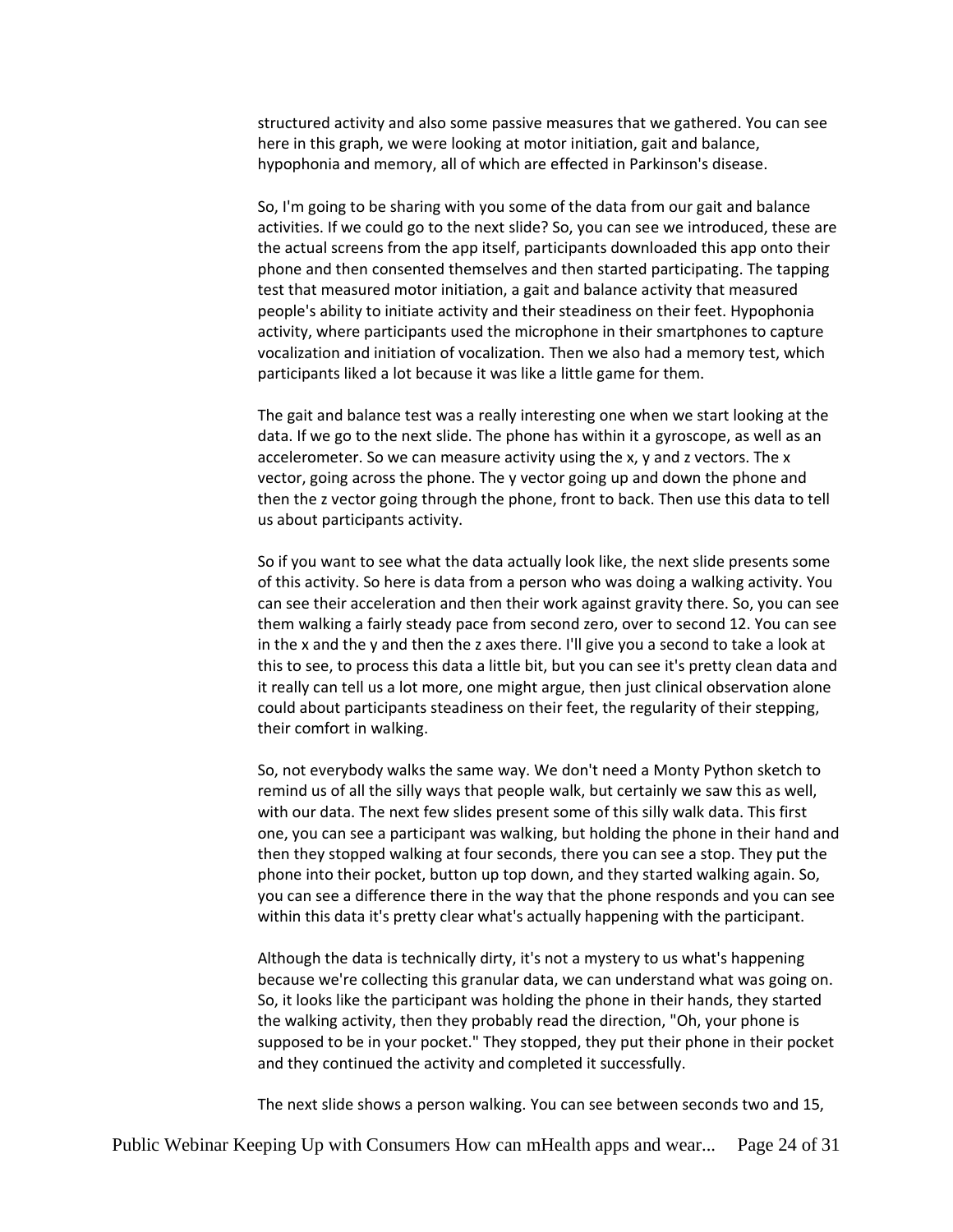and then not walking, and then starting to walk again. We had vocal commands that the phone would give about walking and sometimes those vocal commands were muffled by a person having the volume down on their phone, or being hard of hearing and not hearing the phone very easily from its placement in their pocket. So we saw some of this as well.

Any of you who work with real people in the real world, understand this is pretty much par for the course. This exploratory study, you know, to assess points about the different ways that we can use this data, we were really exploring the different ways in which people were interacting with their phones and how well they would do understanding directions and being able to follow them on their own. We found things like making sure that directions were audible, as participants participated in these activities. Also, reading levels being at, you know, the 5th grade reading level, to help participants really be able to understand what we're asking them to do, have helped.

The next slide shows an interesting pattern. So, we have here a person who's walking in seconds one through about 25, and then they take the phone out, look at their phone and then put it back into their pocket, but they put it back in, in the reverse orientation. Which is why you can see this flip on the y axis, from being oriented downward to being oriented upward.

Then one final graph on the next slide. If you look at the scale here you can see the scale is very small compared to the other ones. It looks like, from what we can tell, the person took their phone, they read the directions for the walking activity, they placed their phone on a nearby table and then they started the walking activity. We can see the phone is actually jiggling on the table slightly as the participant does the walking activity. Then comes back and picks up their phone.

So, these are some of the variable ways in which people, in the real world, have already started at interacting with their phones, doing these activities. With the Parkinson's mPower study we found a lot of really interesting data and we, of course, are happy to share this data. It's publicly available, as I said, and if anybody has questions about it I'd be happy to take them.

With that, I think we're back to our question time?

Christina Silco: That's great, thank you so much Megan.

Gregory Daniel: Yeah, thanks. Great. Thanks to Heather and Megan for all of those great comments. We're going to reopen the lines for the next 15 minutes to get your thoughts and comments on these, sort of, categories of data, of technology types. So, earlier, as I mentioned again, please use the "raise your hand" feature. You can email us the comments, although if you can either use the "raise the hand" feature and we'll call on you and unmute you, or you can go ahead and type your comments into the chat box if you want me to read it.

So, let's turn to ... Do we have any?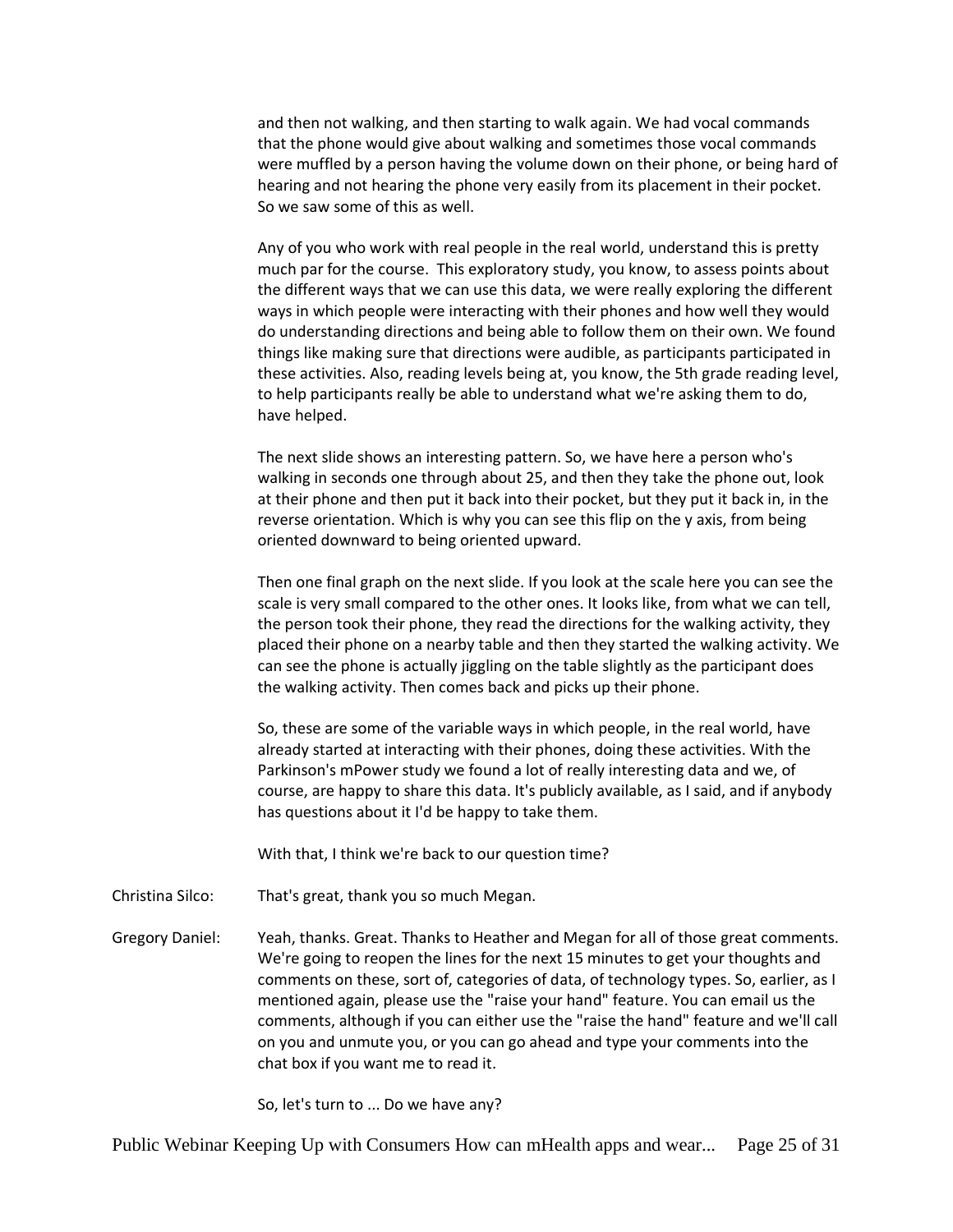Speaker 10: We don't have any right now.

Gregory Daniel: Okay. Heather, do you have any comments?

Heather Colvin: Yeah, actually. I would love it, Megan, if you could talk about, as part of your exploratory research into the viability of the data, if you could talk about, kind of, the population size that you're looking at and how do you deal with potentially some of this dirtier data when looking at larger groups of people and some of the methods? I think one of the key things that we've been hearing is, "Are there really good methods out there for people to use in looking at this data?"

Megan Doerr: Yeah. So, this is a great question. The focus of our initial exploratory work with research kit apps, really was focused on this. We were wondering what we would gather, if anything, and that might be useful. What we found was that making an app based research study that participants could consent themselves to and doesn't require any in-person steps, really drew a lot of participants. So we had tens of thousands of people join the Parkinson's mPower study within it's first 48 hours. It became the largest Parkinson's study, literally overnight, as more and more people joined.

> Which is amazing and wonderful. Very, very powerful platform to be able to bring the research directly to people, rather than asking people to find their way into a clinic or other place that might be less convenient to them. So, for that reason, it's very powerful, you can get huge numbers of people.

> The data, though, as you saw, can be dirty. It takes, I think, some greater data analysis skills. I think, though data science is advancing just as fast as our ability to collect the data is and we're now seeing new graduates in data science with very sophisticated approaches to analyzing and cleaning data, but this is certainly not something you can do using an excel spreadsheet. This is something you really do need data scientists on your team for.

Also, given the volume of data, you know, I mean you think about the dirty data that Google or Facebook or Instagram collect about people. If you get enough data, the dirt, sort of, starts to fall away a little bit and you can start to see larger patterns. Although I would caution, one of the most important things that distinguishes work like this from data capture in places like Facebook or Google or Instagram, is the consenting process. I think that this is one of the most critical things that we keep in mind as we think about gathering these data and using them as the FDA is proposing.

Is that people, participants, really need to understand what it is that they're handing over and be cognizant in what they're doing and what they're handing over and why, when it comes to data collection. Lest we repeat the errors of our predecessors into sleazy and other research studies. I think, informed consent is really one of the critical pieces to mobile health investigation.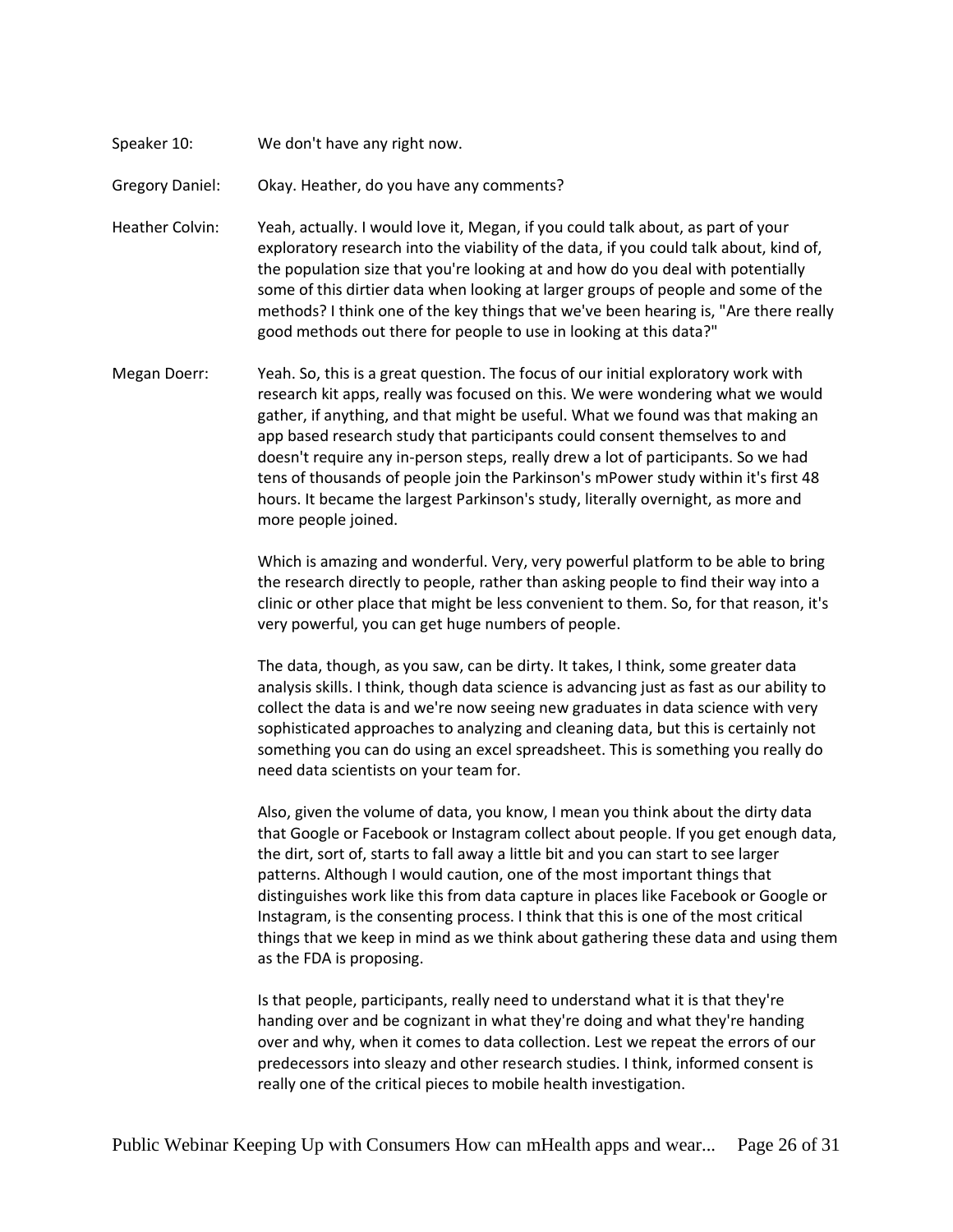Christina Silco: Thanks. Go ahead.

Gregory Daniel: Great. Thanks for that and so, I want to bring your attention, you know, this Work Group has really been working on a simple way to think about these different technologies and to go back to the, almost the framework that Heather presented where there's, like, three different types of data types that would be measurable by mHealth technologies. One would be user reported, where the patient themselves has to, sort of, go in and report their experiences or manually input data. The other category was task based, which measures the effort, or physiology, of your ability to perform a task. Then the passive sensing type of technologies that, sort of, like running in the background as people do their things.

> So, I want to, like, check on the groups thoughts on this. Are these the right kinds of categories? Are there other things that the Work Group should be thinking about?

Heather Colvin: So, one of the things that I wanted to bring up is that when we were thinking about these categorizes, one of the key questions that came up was individuals reporting to us their ability to do something, confirming what they actually could do through a task based measure, like a six minute walk test, and then seeing what they actually do on a regular basis with the passive generation. We think the combination of these three types of data can give you a complete picture, or a more complete picture, of patients well being and physical health.

> I just wanted to see if anyone had any thoughts about that. I think Christina, do you have a question?

- Speaker 10: "Do you think it's possible to encourage secure data exchange between healthcare organization for analytical ..." I missed that last word and it's not coming through. Presumably it's "analytical evaluation".
- Christina Silco: So put this question to maybe Seth and to Meg. I think Seth is still on the line. Do you think it's possible to make these types of arrangements? Meg, I don't know if you've had experience with this?
- Megan Doerr: So, right now the precision medicine initiative, the All of Us Research Program, is moving in this direction. Part of the All of Us Research Program will be sensor based measurements that participants will be able to share with All of Us Research Program, which then would be married with a whole host of data types, including electronic health records and other data about their health, claims data and so forth.

So, again, the devil is in the detail of how to create data that's sufficiently well structured, that it can be married fairly easily into these other data types, but certainly as one of our earlier speakers said, the real power comes when we start marrying diverse data types together to get a complete picture of a person's health. Again, making sure that people understand the level of data integration that's happening, the view that people are getting on their lives, researchers are getting on their lives, is really important and can't be understated in how important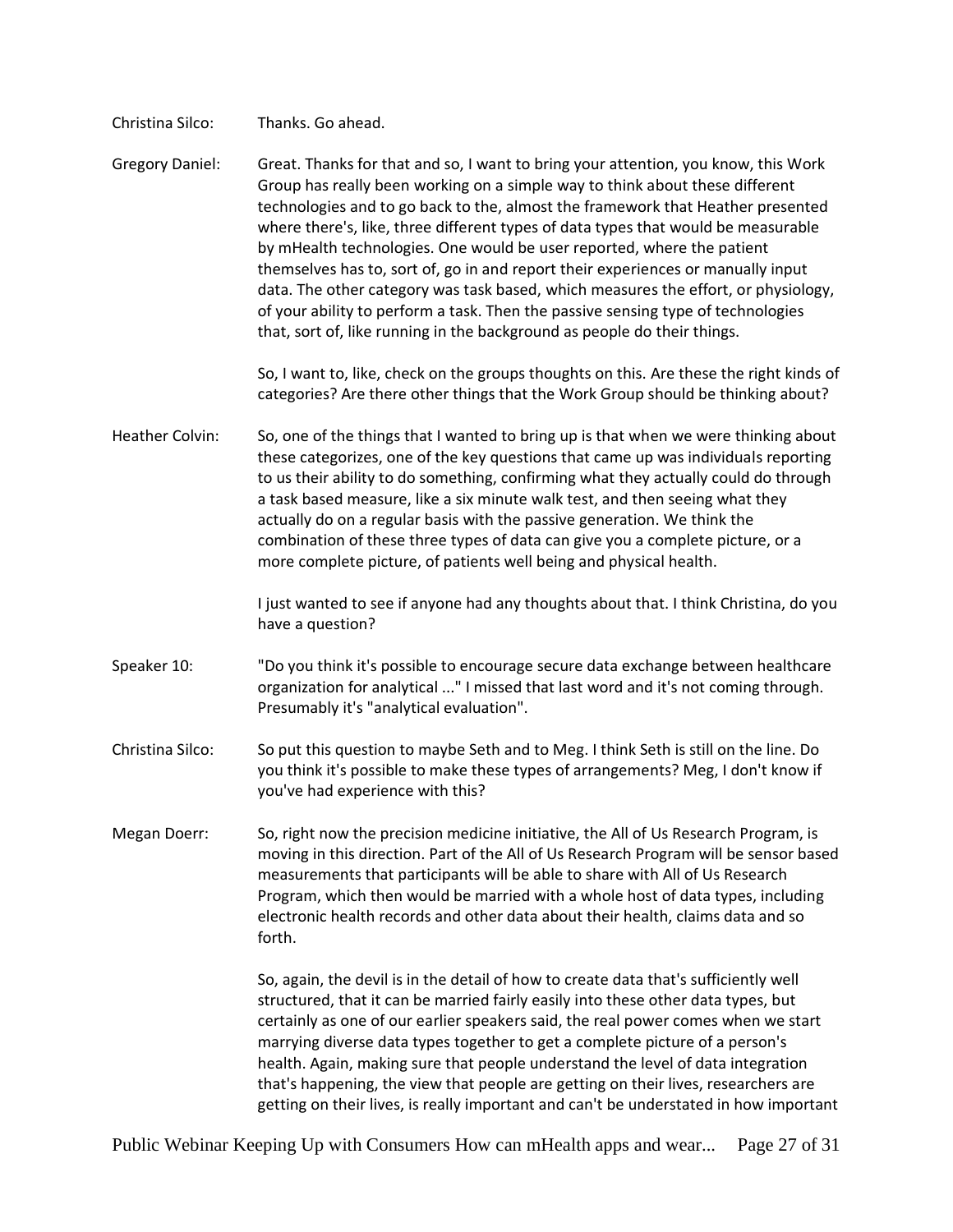it is to be transparent with those data linkages.

Christina Silco: Thanks. I think we have another question.

- Gregory Daniel: Yeah, another question from Pat Baird, "I have a generic question for the panelists. What worries you the most about this field? I think the opportunities are great and I truly appreciate their research, but much of my time has been spent on risk management. So, I'm interested in how to prevent things from going wrong." Any thoughts from the group?
- Christina Silco: I'm going to actually ... There's two people I think might be good to answer this, first I'd like to put it back to Meg because I think Meg, one of the first things that you mentioned was the need for updating informed consent, making it usable. Then maybe also ask Ravi to weigh in after Meg's comment.
- Speaker 10: And Greg ...
- Christina Silco: So, Meg, could you speak a little bit about some of the informed consent issues and how that may address some of the risk issues?
- Megan Doerr: Yes. Sure. So, I think that traditionally informed consent, in in-person interaction around informed consent, has often been really about a legal document, certainly in recent years. Not really about ensuring that participants are understanding what it is they're actually being asked to do and what it is they're handing over to the research team. When we think about these mHealth based data measurements that we can gather, we really need participants to understand a little bit more sophisticatedly what can be measured by their phone, what we can gather and how we would be using it.

So, creating a transparent, an easily understood informed consent process, which allows for reflection by the participants, self navigation by the participant, allows for time for questions and reflection, I think is absolutely essential. Also, establishing very clear policies when it comes to what will be tracked, when and why is important from the research side. So, we found in the Parkinson's mPower study that participants were very willing to share their data broadly with researchers around the world because they wanted certain protections in place when it came to anonymizing their data.

We also found that participants were much more willing to do passive measurements of their activity, than to do surveys. For example, we found dozens more, like an order of magnitude, more tasks were done than surveys were answered. So, recognizing the type of data that you're going to be getting from people allows you then to shift the focus of your informed consent interaction via phone, to really say, you know, "We know you're going to be giving us this data, this is the type of data it's going to be and this is what we're going to do with it."

Again, making it understandable, making it a covenant between researchers and participants, I think, is essential.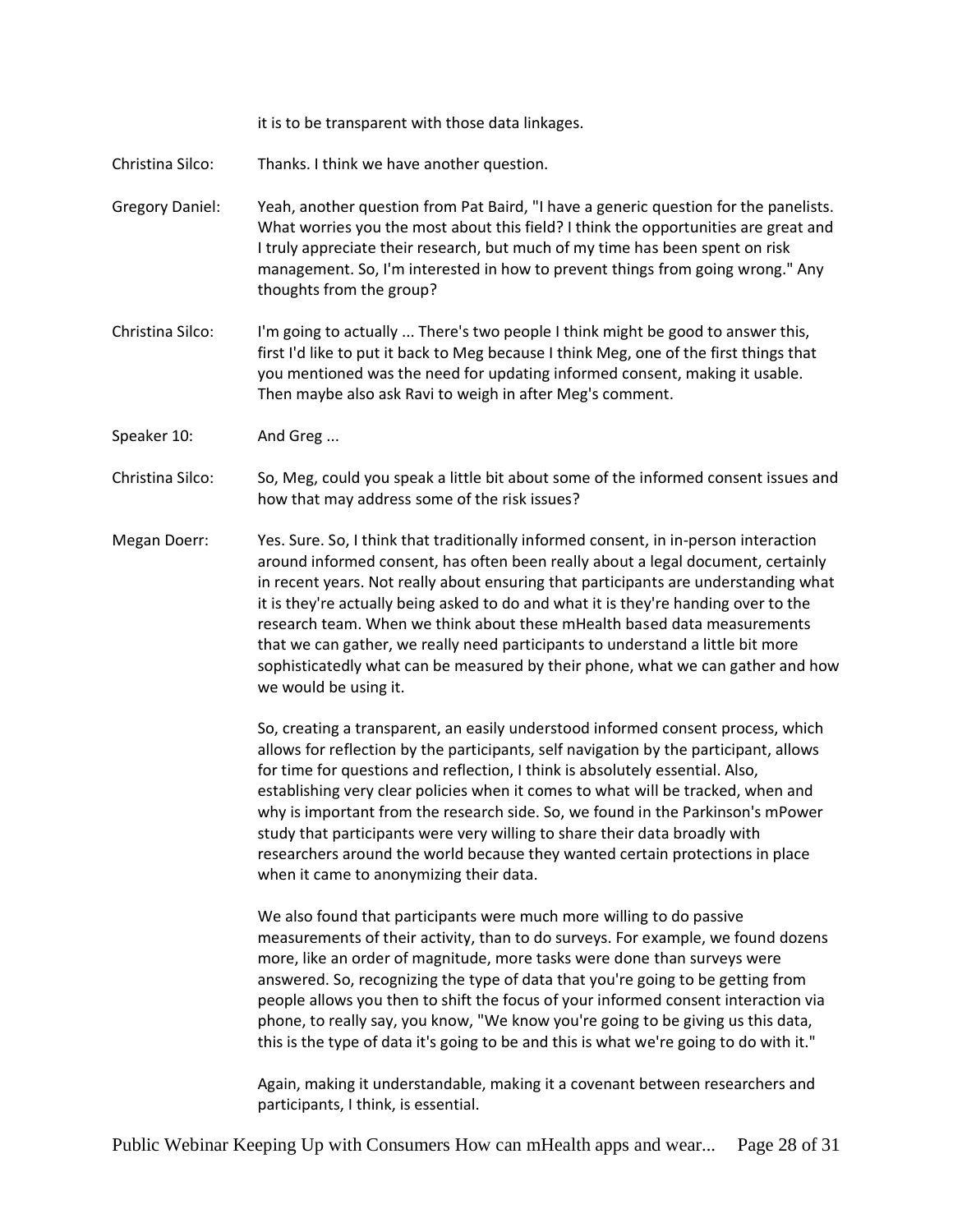Gregory Daniel: Okay, great. Thanks. Ravi, do you have some thoughts on that too?

R Ramachandran: Yes. Actually I want to echo what Megan just said. Create that covenant of trust between the participants, the patients, the public, and the research community because that is what is the engine that will drive this forward. We all, as a community, have to be very cognizant of that. The other two things with, I think, Pat's question, were, "What are the things that keep you awake at night?"

> The other two things are that I think about, worry about, a lot, is data security. We would all love to collect this high density, longitudinal, passive data from patients, but a part of this trust covenant that we all were talking about now, is how do we ensure that the data we collect from our patients, the people, is properly secured, protected, and their privacy is maintained, and the data integrity is assured?

The second, which coming from genomics, is a hard lesson I learned and I want us to all be thinking about this in mHealth, is not to overcompensate under [inaudible 01:38:14]. There's a huge, huge potential in mHealth and we should carefully think through this entire process as we go along from where we are now in 2017 to 2024, is not just collect data, but how do we transform the data into knowledge and actionable insights? That could enable the patient community and the people who are using mHealth data, to move forward in a meaningful fashion so that we do ultimately create the sustainable ecosystem.

Christina Silco: Great. Thank you so much for that comment. Greg Pappas?

Greg Pappas: Ravi said exactly what I was going to say. Now is when expectations ... NEST has great potential, real world evidence as great potential. It's going to take a long time, we've got a lot of work to do. So, we shouldn't have too much ... Too many expectations up front.

- Gregory Daniel: Okay, thanks Greg and thanks to all of you. Again, if after this webinar if you have further comments or suggestions, again, please email MargolismHealth@Duke.edu. We're going to go ahead and turn things over to Heather to talk about next steps and action plan content after this webinar. So, Heather?
- Heather Colvin: Great. Thank you all for participating. This has been really helpful for us and what we're really trying to do is create a form for you to engage with us and let us know your thoughts. You know, we have a great Working Group with multi-disciplinary backgrounds, but we know that there's a much broader universe of people who are working in this field. So, please see this as an opportunity to contact us, via the information that Greg just gave, with the Margolis website, but I also want you to know that you could just drop us an email. We're happy to take any feedback and comments and incorporate that into the information that the working group has in its discussions.

So, one of the things that I wanted to just talk through was, what's next? What are we doing? So, the plan is, is that the Working Group is going to take it's ongoing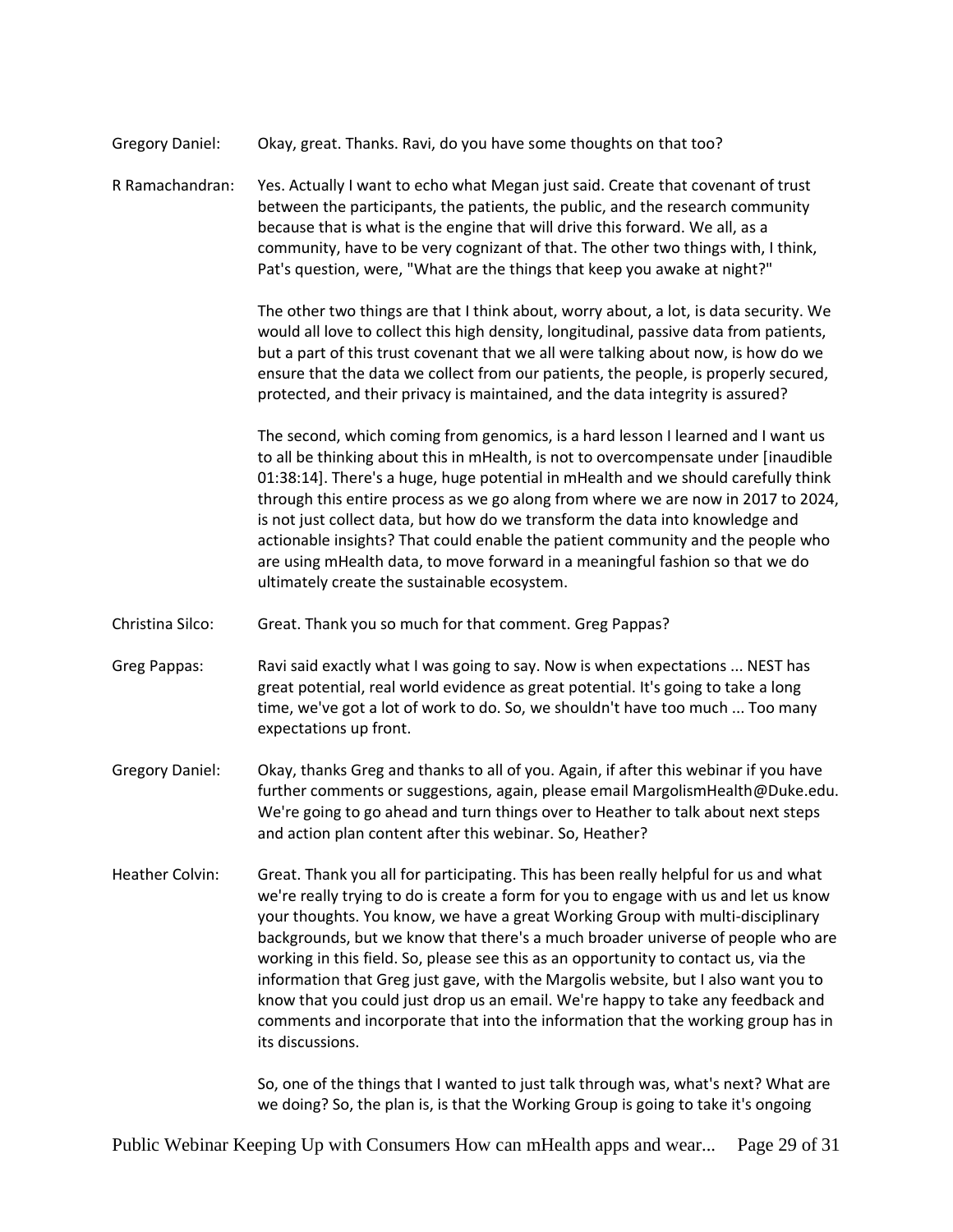research onto of the feedback from this webinar and start putting paper to pen. Right now we have an outline, but we want to start building that out in a more meaningful way to develop an action plan. We're specifically calling it an action plan because we want it to be real and tangible with next steps.

So, thinking about that, like I said, we've talked through, kind of, the first group of these topics. Why we think this is important? Is there a role that mHealth could play in providing a unique set of data that would be hard to get in other places? To NEST, to support the evaluation of medical devices. We also want to get your thoughts about the different types of mHealth technologies that you know are coming down the pike, that we may not be aware of, so that we can be thinking about, not just what's available now, but what's coming forward in the future.

Please let us know if you have any thoughts about our three big bucket issues; user engagement, researcher needs, mHealth company incentives. We think that, as Ravi said, this is a three-legged stool and we have to address all three of these sets of issues in order to make the vision of making mHealth a viable data source for medical device evaluation feasible.

One of the things that I do want to touch on, as it came up in several places, I think with Pat Baird's questions around, kind of, the risk issues, is that we are looking at the broader ecosystem that is facing technology right now. We will be touching on some of the work that's going on by other groups, while technically not, kind of, in scope for this project we do think it's important for us to address things that are critical moving forward. That being informed consent. Thinking about the work that's going on more broadly with data linkages and interoperability.

Going to Joe Dravsta's comments about how he, at Mercy, and others are trying to put that data forward so that it can actually inform clinicians and that they can have informed shared decision making with their patients. We also are going to continue our work in thinking about fit-for-purpose. Where does mHealth fit into the broader evidence generation enterprise? How does it work with clinical information, with registries and other sources of data?

We are hoping to do this with the idea that we will come up with some recommendations about next steps. Not just for FDA, not just for mHealth developers or for researchers, but for the broader ecosystem in general. What can we, as a community, do going forward to advance the application of these possible technologies to make it a real viable source. We want to get to the vision of that 2024 world.

So, we will be collecting the information from this public comment period. Please, please, please get it to us before July 12th. We have to pull this all together for the Working Group to consider. So, please send us your comments and feedback. I wanted to let you know that all the webinar slides and the recording of the webinar will be available up on the Duke Margolis website within the next 48 hours. So, if you want to go and refer back to some of the materials or have questions, they will be available on our website.